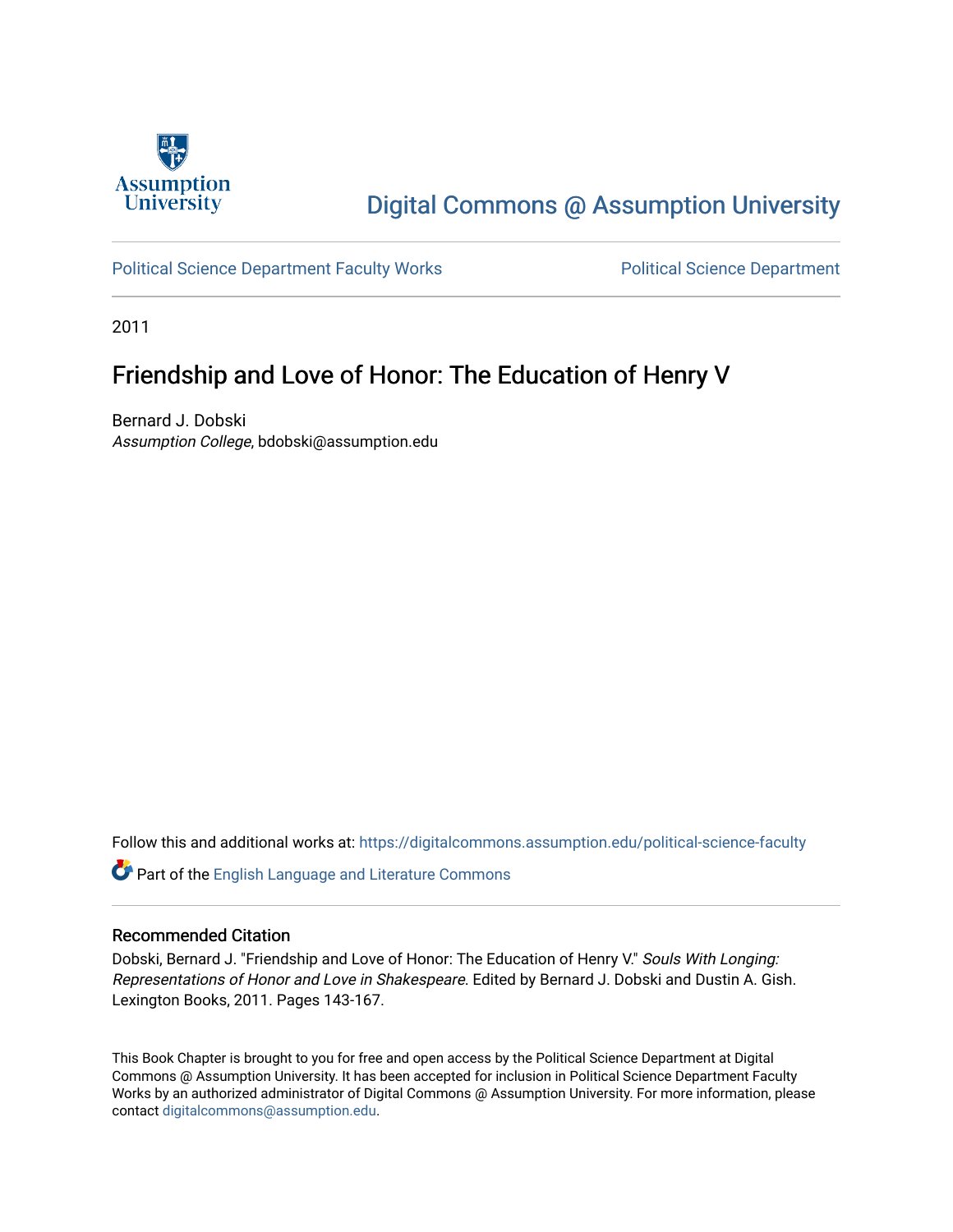6

# Friendship and Love of Honor

**The Education of Henry V** 

*Bernard J. Dobski*

Power is a poison well known for thousands of years. If only no one were ever to acquire material power over others! But to the human being who has faith in some force that holds dominion over all of us, and who is therefore conscious of his own limitations, power is not necessarily fatal.

—Aleksandr Solzhenitsyn, "The Bluecaps" $\frac{1}{2}$  $\frac{1}{2}$  $\frac{1}{2}$ 

In *The Case for Greatness: Honorable Ambition and Its Critics*, Robert Faulkner argues that statesmen like George Washington, Abraham Lincoln, and Winston Churchill stand apart from the tyrants and demagogues of political life because they managed the unique combination of goodness and greatness, that is of "sober respect for the law with honorable superiority."<sup>[2](#page-17-1)</sup> As such, they were able to employ their considerable political talents and energies in the effort to create or restore lawful political orders whose enduring power reflected their own brilliance. But such men also inherited traditions of republicanism, liberal constitutionalism and a Christian ethos that upheld the rights and dignity of the individual; they could be conscious of their own limitations because they could acknowledge the political and religious traditions that existed independent of their making and outside of their control. These traditions were the preconditions of their greatness, providing them with a moral horizon that could ennoble their already considerable virtues. But what of the founder or restorer of a great political order who appears to enjoy no such advantages? Can one achieve that combination of goodness and greatness absent such conditions?

In Shakespeare's presentation of King Henry V one finds just such a "restorer"—a monarch who, through almost entirely his own efforts, manages to invest his throne and his country with a sense of national unity and greatness. In bringing together English, Welsh, Irish and Scottish soldiers in his conquest of France, Henry V manages to unite them as one people, giving them a sense of national pride that extends through the ages.<sup>[3](#page-17-2)</sup> Through his military genius at Agincourt, Henry V not only brought order to the British people but restored legitimacy to a crown that had been undermined by his father's usurpation of Richard II. It is true that Henry V's conquests dissolved after his untimely death, and that his passing made possible the War of the Roses whose final issue was the abominable Richard III. But one must not forget that the tarnished crown whose luster Henry V restored so brilliantly was able to protect his infant son's claim to the throne until he, coming into his majority, repeatedly demonstrated his unworthiness for the "golden rigol." Despite these failings, Henry V's seemingly miraculous victory over the French, like those of Edward III and the Black Prince before him, remained a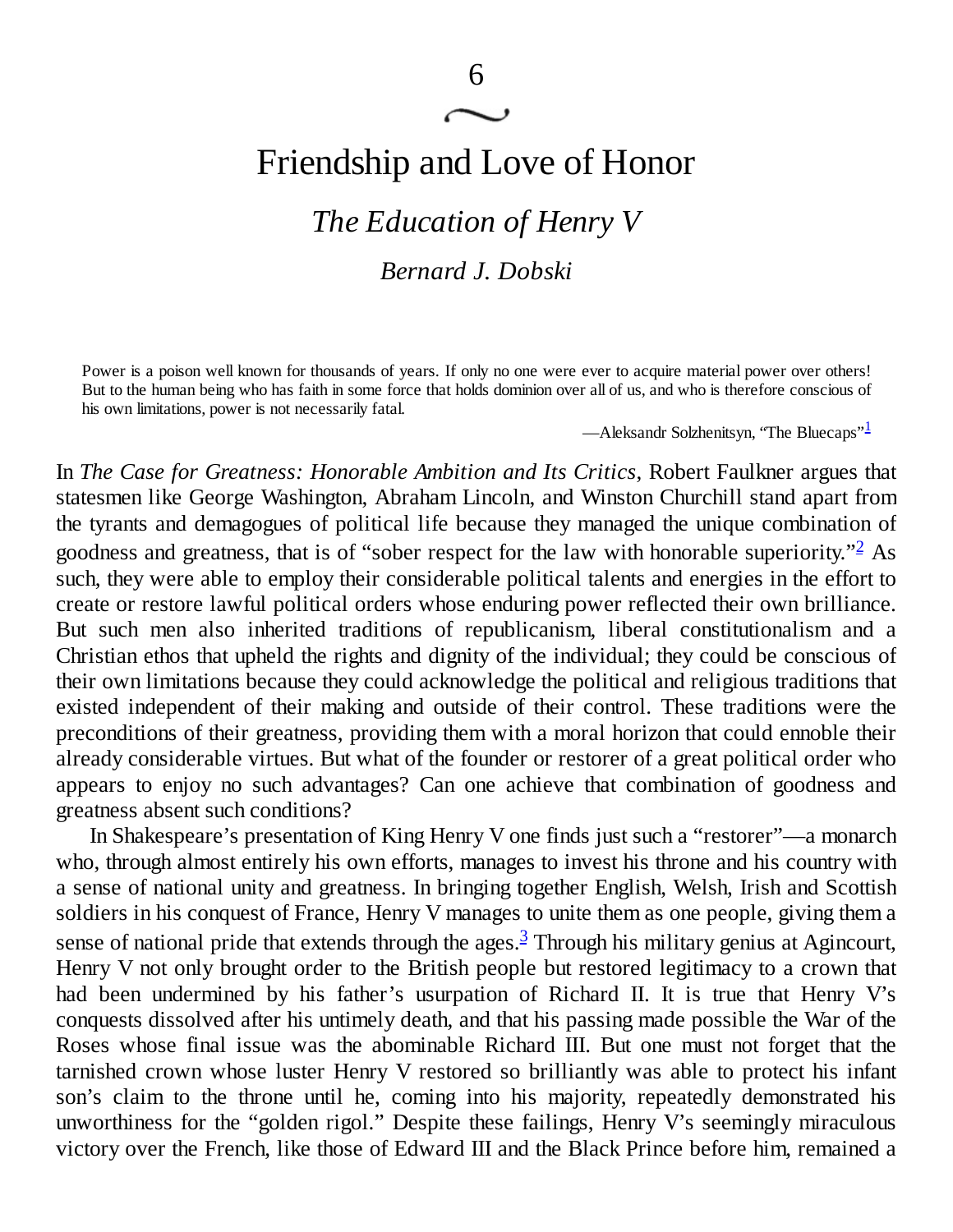dazzling star by which the British people and their sovereigns could navigate national greatness.

We can best appreciate how Shakespeare's Henry V was able to restore political authority to the crown of England by understanding Henry's own political education, one connected (but not reducible) to his friendly association with the monstrously lovable Sir John Falstaff. Indeed, as anyone familiar with the Henriad knows, one cannot hope to do justice to Hal's famous political career without an appreciation of his no less famous friendship with that "fallen knight" whose blistering wit and unfaltering devotion to the young Prince not only match his prodigious appetites for sack and sex, but incline so many to forgive and even celebrate his (not always minor) outrages against human decency. Shakespeare's artistry makes it nearly irresistible for his audience to link the form of love that is friendship to the seemingly boundless pursuit of honor that defines the future King of England. A proper understanding of Hal's view of honor is thus prepared by understanding the impact of one of the most memorable and most celebrated friendships in all of Shakespeare's work. Such at any rate are the views advanced by some of the most current scholarly treatments of Hal and Falstaff. $\frac{4}{5}$  $\frac{4}{5}$  $\frac{4}{5}$ 

#### The "Problem" of Hal's Political Education

Contrary to the these views, I argue that Hal parts ways with his porcine companion early in the Henriad and that he does so precisely over the proper understanding of honor, of the origins, character and value of a lawful order, sacrifice in the service of which yields the praise of men and the glory of nations. For Hal, contrary to Falstaff's famous battlefield "catechism" at Shrewsbury (1H4 V.i.127–40)<sup>[5](#page-17-4)</sup> honor is not merely air. Hal's no less famous remarks before the battle at Agincourt—"If it be a sin to covet honor then I am the most offending soul alive" (*H5* IV.iii.28-9)—could not have been learned at the feet of his so-called Socratic master.<sup>[6](#page-17-5)</sup> Indeed, unlike the sensualist Falstaff, Hal repeatedly demonstrates a concern for more than material pleasure, a concern that leads him to pursue greatness at the peak of politics. For Hal, political life at its best can ennoble men, this despite—or perhaps even because of—the fact that he never expresses a belief in an immortal soul or a judgmental God who rules the afterlife. Hal's political conviction centers on the earthly dignity available to human beings through a properly ordered politics. While the experience with Falstaff certainly sharpened his wits and refined his rhetorical skills, Hal's genuine insights into those hidden springs that generate men's devotion to lawful political orders and to the kings who uphold them—that is, his true education in politics—derive from *his* own reflections on the nature of political life.

Much of the scholarly debate over the extent to which Hal is the creature of Falstaff takes the form of whether Shakespeare intends us to understand Hal as the ideal of the Christian King or the avatar of Machiavellian cunning.<sup> $7$ </sup> Suffice it to say that there is ample evidence on both sides to suggest that Hal can be simply neither one nor the other, but in some way effects a combination of the two. Hal's deviations from traditional morality are sufficiently numerous to render problematic his candidacy for "mirror of Christian kings" (*H5* II.Chorus.6)—whether it be his venial sins, like his toleration of theft and his utilitarian approach to friendship, or his larger perversions, like a war with Catholic France whose justice is questionable at best and a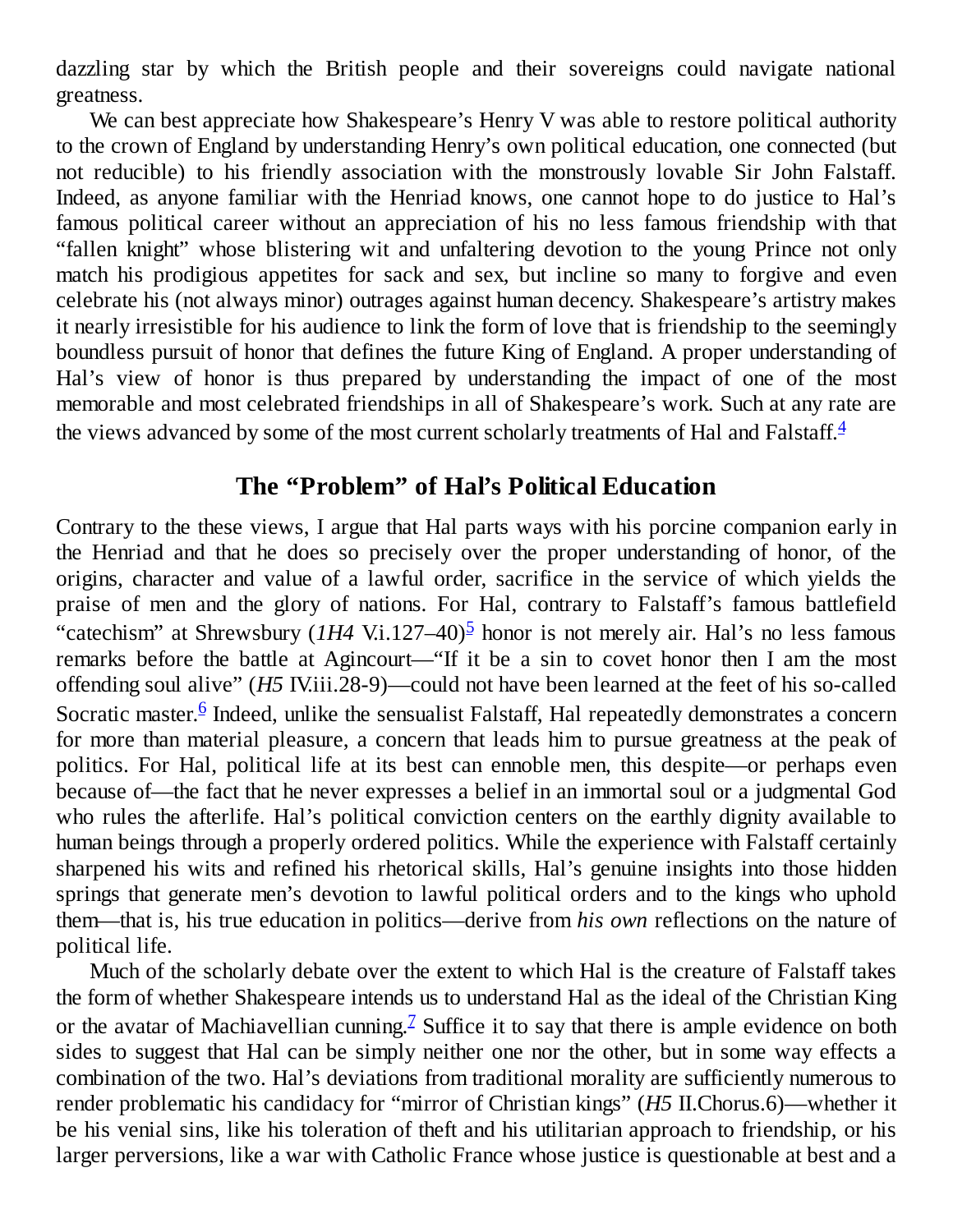public rhetoric that would appear to corrupt his countrymen.

And yet Henry does not simply disregard political and ethical limits. He is the only king in this tetralogy who we see convene Parliament, that institutional symbol of British constitutional order (2H4 V.ii.134, V.v.103).<sup>[8](#page-18-1)</sup> While on campaign in France, Henry urges "mercy" for the inhabitants of Harfleur (*H5* III.iv.54), commands his troops not to steal from the villages, indeed, not even to abuse "the French ... *in disdainful language*" (*H5* III. vi.108–10, emphasis added); and he enforces the death penalty for those caught stealing (Bardolph and Nym, *H5*) III.vi.106, IV.v.72). In his last appearance in Shakespeare's drama he informs us that while he and his future Queen are "the maker of manners" they may not ignore all customs (just the "nice" ones; *H5* V.ii.268–69). Lest we conclude that Henry simply wants to appear to take political and ethical limits seriously, we should note that his eulogy over Hotspur (V.iv.86– 100), the bestowal of his favors on Hotspur's corpse (V.iv.95), his mourning over the death of his father (2H4 II.ii.38–65, IV.v.82–87; cf. IV.v.36–39), and his prayer on the eve of Agin-court (*H5* IV.i.286–303), all occur without the benefit of a public audience; the Machiavellian concern to appear just does not apply here. Hal seems to be both Machiavellian Prince and Christian King without being fully one or the other.

To understand how Hal might combine a Machiavellian prudence with what one might call a Christian respect for the limits governing such prudence, I turn to *Henry IV, Part 1* and to a close study of Act 2, scene 4 and specifically the "prank" played by Hal on Francis the winedrawer. This much neglected passage represents a decisive moment in Hal's political education, one whose proper recovery opens new interpretive vistas for the remainder of the Henriad. A close reading of this scene shows why Hal does not accept the Falstaffian critique of honor. It helps us understand why he does not think men's dedication to the law merely reflects concessions to force, fraud, or the deep-seated irrationality of people. On the contrary, the episode in question indicates that men's dedication to lawful orders finds its support in an order (be it natural or divine) that exists independent of human agency. As such, it not only shows us why Hal might banish Falstaff as he does but how he might understand the link between the cosmic order, which is not of our making, and the lawful order, which is at least partly of our making, to provide a path to his own pursuit of glory. Hal learns that the kind of honors that he seeks cannot be won without attending to and thus genuinely respecting those limits on the pursuit of self-interest that are external to human agency and which, when observed, can lend political life a dignity it might otherwise lack. These insights prove crucial to understanding both Hal's dedication to active political life and that St. Crispin's Day speech which so glitteringly crowns it.

#### Act II in *Henry IV, Part 1*: Lawful Orders

While we hear of Hal in *Richard II* (V.iii.1–22) we do not see him until *Henry IV, Part 1*. But when we finally do meet him—in fact the first two times we encounter Hal—we see him in the company of Falstaff with their comedic antics on full display (1H4 I.i, II.ii). Such is Shakespeare's art that the impression cast by these initial pairings is virtually impossible to undo; the laughably outrageous Falstaff and the scandalously ambitious Hal seem forever linked in the minds of his audience as Shakespeare's representation of friendship. It is in Act 2,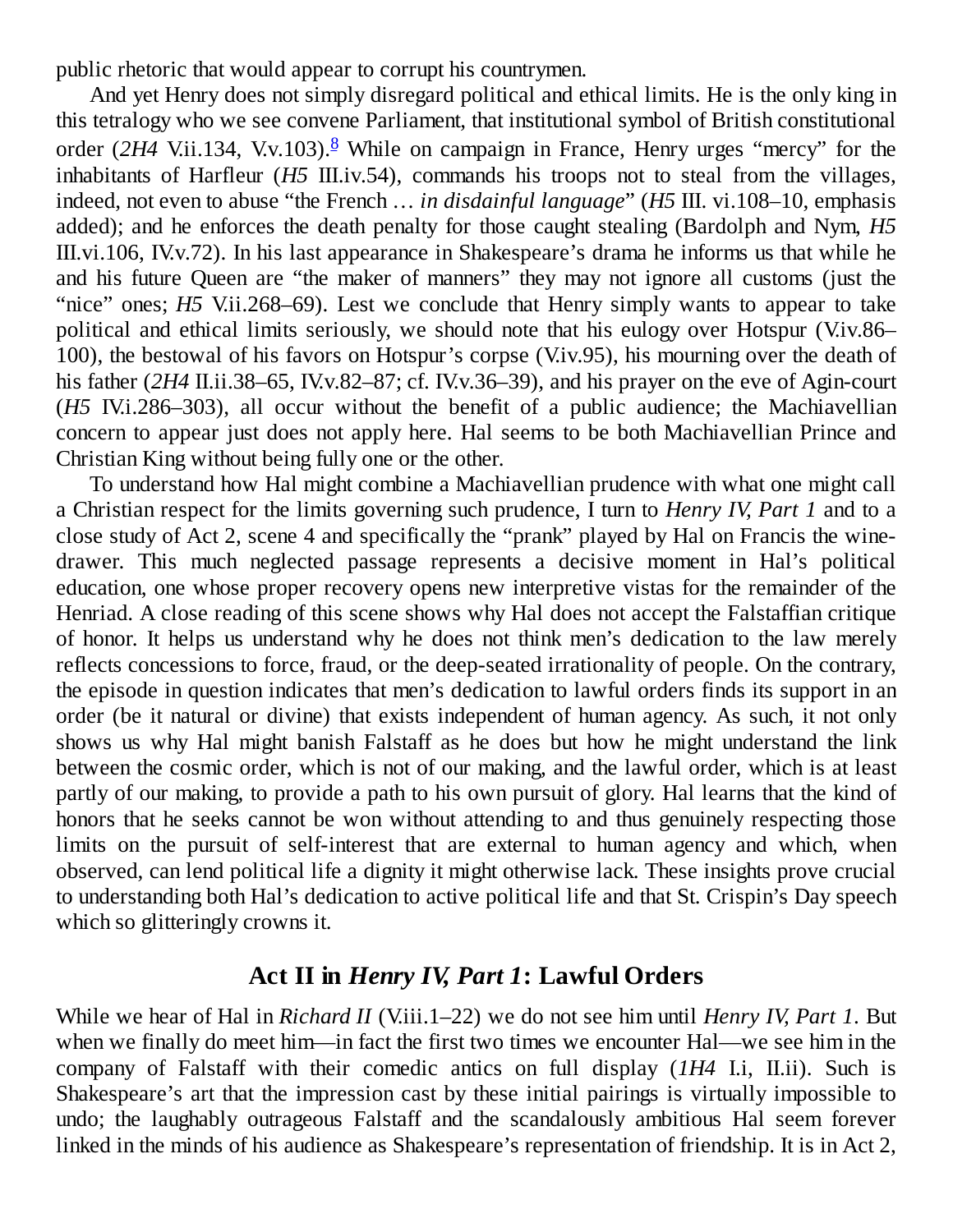scene 4, however, where Shakespeare first addresses explicitly and at length the political consequences of their relationship. It is also the scene where he sketches the grounds of their break. To appreciate the significance of this passage, we must situate it within the Act as a whole. And a moment's reflection on Act 2 of *Henry IV, Part 1* will show that its theme is the status of the ties that constitute personal and civic duties in an England where respect for ceremony and long-standing custom has been overturned.

From the Carriers despairing of the death of the old ostler and the apparent inadequacies of his replacement that open the Act  $(II.i.1–34)$  to the mock trial between Hal and Falstaff that closes it (II.iv.363–465), Act 2 of *Henry IV, Part 1* reveals the strains newly placed upon men's attachment to lawfulness by Bolingbroke's usurpation of Richard II. But more than just legal authority was brought into question by the deposition of a divine right king. The discrediting of an order that enjoyed the sanction of both God's authority and human practice also makes vulnerable long-standing alliances (II.iii.1–33), marital duties (II.iii.36–115), contractual obligations (II.iv.33–91), filial piety (II.iv.363–465) and even the rights of friendship  $(II.ii.1-45; II.iv.242-71)$ . If there is any truth to the old adage that "the owl of Minerva flies at dusk," then we may plausibly conclude that a study of Act 2, with its focus on England's diseased state, will shed light on the nature of those pillars required to uphold a healthy political order. As the opening scene indicates, England, with her old caretaker gone and her new one seemingly unable to learn the ropes of his position  $(II.i.1–31)$ , has fallen ill. It is thus possible for one to wonder now in a way that might be more difficult under better circumstances if a new "ostler" (II.ii.40) can be found capable of restoring England to political health.

Shakespeare invites us to place our hopes for just such an "ostler" in the figure of Hal himself. For while the theme of this Act is the degraded state of England's political health, its dramatic sequencing reveals a counter-movement, one whose denouement suggests that a lawful order is (or will be) restored and that it will find this restoration in and through Hal. Following the Carriers bemoaning England's diseased state, the Act turns, first, to the plotting and, then, to the execution of a robbery (and counter-theft) by the prince and his companions. Scene 3 gives us the greatest political evil, the internal workings of the conspiracy against the crown. And yet it is an evil whose prospects are already beginning to unravel; we learn that Hotspur's allies are beginning to drop off from his cause. The prospects of political health continue to improve as we turn to the last scene of the Act. Here we see that scofflaw Falstaff unmasked as a liar and a cheat, we witness his mock trial with its guilty verdict before the "King" and we judge his subsequent banishment from Harry's side. The Act concludes with Prince Hal, England's new "ostler" (II.ii.40), abandoning Eastcheap to return to court and take up arms against the Hotspur-led rebellion.

Of course, while Falstaff is not formally banished by Henry until his coronation (2H4 V.v.47–72) thus making good on Hal's "I will," he *is* effectively banished from Hal's company here, revealing the moral severity of Hal's "I do" (1H4 II.iv.468). For with the exception of a brief chance encounter on the battlefield at Shrewsbury (which concludes with Hal throwing a bottle of sack at Falstaff; V.iii.57) and Hal's pathetic eulogy over a "dead" Falstaff later, we never see the two alone together again in *any* of the plays. If Hal has indeed effectively banished Falstaff from his life at the end of Act 2, and if he has done so on the basis of a new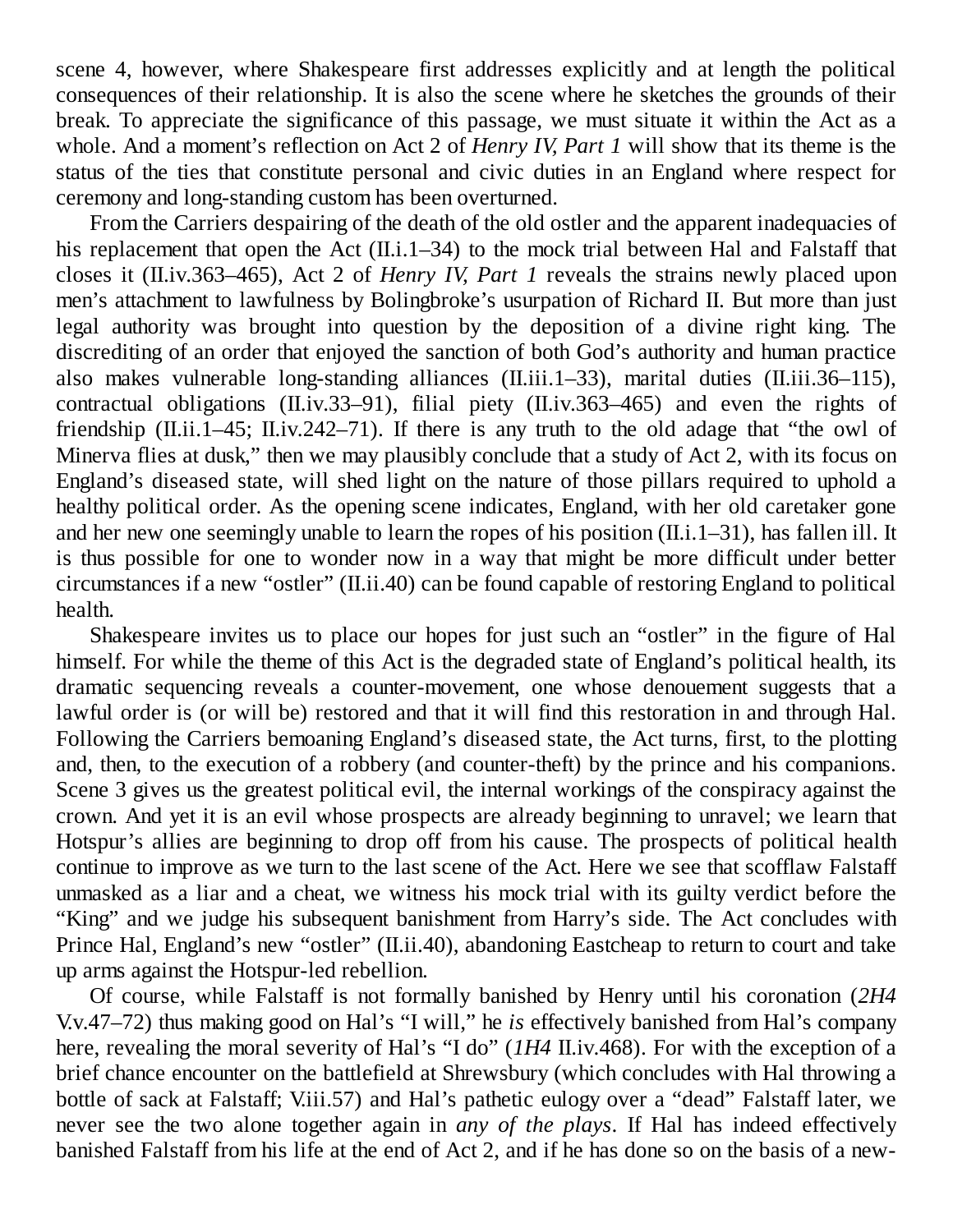found respect for a lawful order that leads him to reject Falstaff's critique of honor—that is, if respect for the lawful order has been restored not in England but in Hal himself—then we must wonder what happened in the preceding scene to effect such a revolution.

This question and the preceding treatment of the ties that bind men to each other are framed by reflections on time throughout the Act. That is, they are framed by a consideration of what rightly orders men's private and public affairs. For if carriers are to fulfill their charges  $(II.i.1)$ , thieves to lay their traps  $(II.i.32, 50–61)$ , rebels to manage their conspiracies  $(II.iii.11,$ 35,  $65–66$ ), kings to save their kingdoms (II.iv.282, 320–26), and princes to go to war  $(II.iv.92–97, 526)$  then all must take accurate measure of the time. To be sure, knowing when to spring a rebellion is no easy matter. But in this Act even the simplest effort to mark the time is difficult; both the Carriers and Hal are unsure of the correct hour  $(II.i.1, 34; II.iv.92)$  and Hal must remind the Sheriff that despite the darkness it is, according to the clock, morning  $(II.iv.510–12)$  and thus a new day. By raising the theme of political disorder within the context of difficulties telling the time, the reader is led to wonder if men should take their bearings from the movements of an eternal cosmic order (like the position of Ursa Major: II.i.2) $\frac{9}{2}$  $\frac{9}{2}$  $\frac{9}{2}$  or by man-made conventions (like clocks): $\frac{10}{10}$  $\frac{10}{10}$  $\frac{10}{10}$  Should the cosmos or man be the source of political order? The opening reference to Ursa Major as Charlemagne's wagon suggests a third possibility, one repeated, and picked up by Hal later on, in his exchange with Francis the winedrawer ("Michaelmas": II.iv.53). Might it be possible for a figure, a la Charles the Great, to join the two authorities and, through his sheer greatness and the long habit of customary usage, fix his name to the enduring cosmic order that governs men? Given his own stated ambitions (I.ii.188–210), it is not unreasonable to expect that Hal would find in a disordered England the opportunity to bring political customs into line with a framework that exists independent of human agency. A man who finds his celestial parallel in the "Sun" may be inclined to establish himself as the arbiter (or even embodiment) of both the heavenly and customary orders, that standard by which both the heavens and men mark the time and govern political life.<sup>[11](#page-19-0)</sup> It is thus tempting to look ahead to the defining moment of Hal's political career—his stunning victory over the French at Agincourt—and see in the political glories that he forever links to St. Crispin's day the kind of political calculation anticipated here in Act 2 of *Henry IV, Part 1*.

To see how Hal might understand the interplay between the cosmic and conventional orders to prepare a path for his own pursuit of glory, we need to turn to his exchange with Francis. While this passage has long been ignored, glossed as a prime example of Hal's "tricksterism"<sup>[12](#page-19-1)</sup> and read as a sign of his sporting cruelty,  $\frac{13}{13}$  $\frac{13}{13}$  $\frac{13}{13}$  reconsideration of this episode suggests its relevance to those broader political themes whose treatment unites the Act as a whole and reveals it as an important step in the self-education of the Prince, what Hal himself calls a "precedent" and a "pupil age." In his exchange with the wine-drawer he engages in a close study of those hidden springs within his subjects that activate their devotional capacities. Through this engagement, Hal shows that he knows how to teach himself about the nature of his subjects' law-abidingness and their willingness to serve others. Indeed, he learns about more than just his subjects; Hal's interrogation of Francis helps to illuminate his own devotional capacities and thus his own dedication to politics.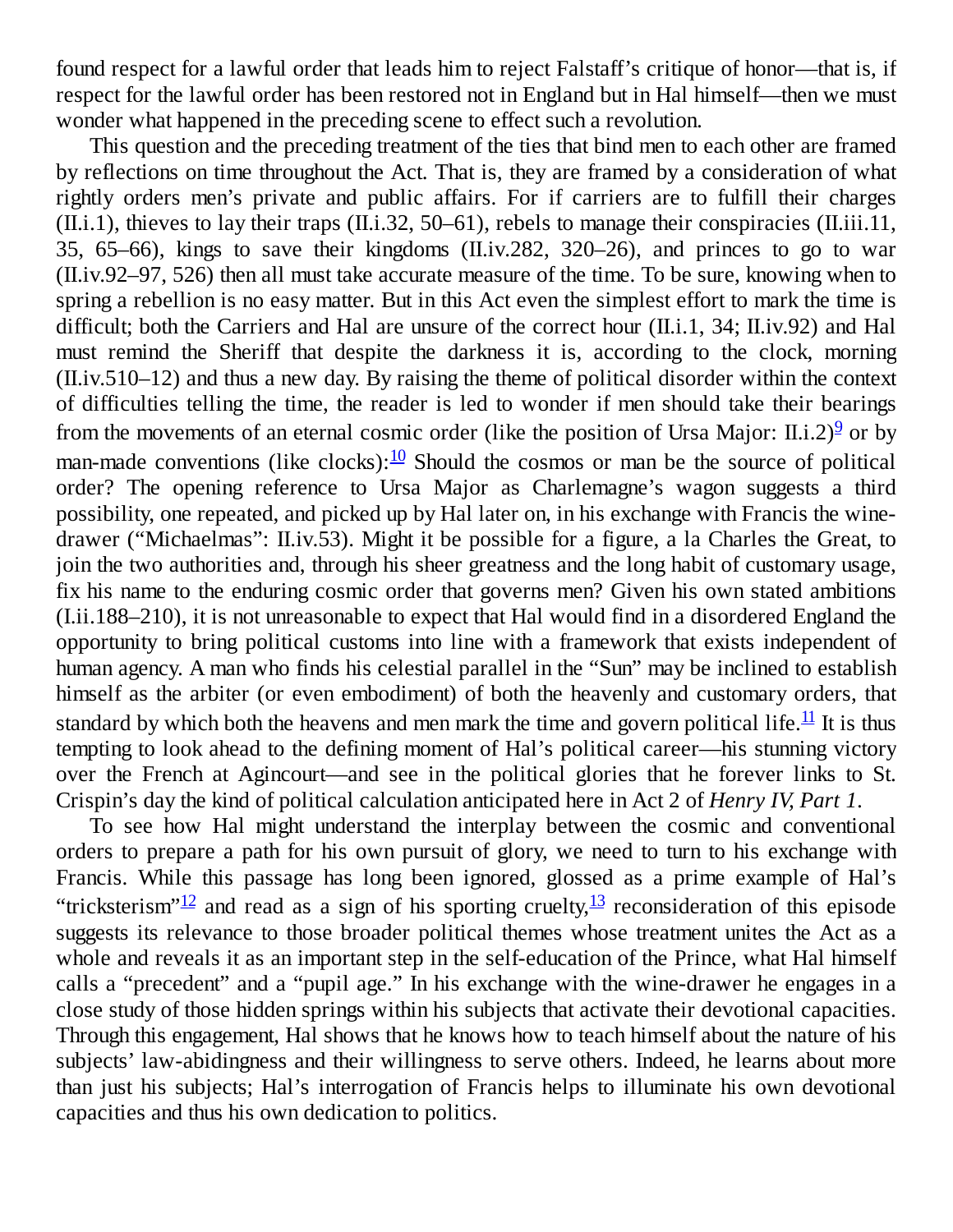#### No Joking Matter: Taking Hal's "Prank" Seriously

At first blush, the episode in question seems to justify its scholarly neglect. It is filled with non-sequiturs, conversational stops and starts, bizarre and difficult to understand comments, and seemingly inexplicable rhetorical twists. It never addresses the question that inspired it and ends abruptly with no clear or definable resolution. It is also one-sided, pitting the hopelessly overmatched Francis against the piercing wit and wily rhetoric of the young Prince. The prank ends when Francis' master, the Vintner, interrupts with news that Falstaff and company have arrived. The scene then turns to a lengthy—and at times hilarious—treatment of more obviously political themes. When one compares the scene's bizarre opening with the more explicitly political episodes that follow, we might be inclined to do as so many have done and dismiss it as a crass prank on Hal's part.

The funny thing is, as a joke, this stunt doesn't play very well. It certainly doesn't match the comedic heights reached by Hal and Falstaff when they are together. Even Poins, no slouch himself when it comes to a good gag (it was his idea for him and Hal to rob the robbers Falstaff, Bardolph, Gadshill and Peto: I.ii.155–60), is mystified by the stunt. Hal on the other hand seems quite taken with himself. In response to Poins's "what's the issue?" he remarks enigmatically, "I am now of all humors that have showed themselves humors since the old days of goodman Adam to the pupil age of this present twelve o'clock at midnight" (II.iv.89-91). Hal's apparent non-response merely heightens our curiosity as to what is going on here. The absence of humor in an episode that everyone takes to be a prank conducted by one of Shakespeare's consummate tricksters forces us to take another look at their exchange.

As it turns out, this episode takes up and explores the very same reflections that are treated throughout Act 2. Hal's so-called prank takes the form of a test of Francis' contractual fidelity, with the Prince inviting him to abandon his professional obligations. Not only must Francis respond to Hal's browbeating, but with Hal right in front of him and Poins calling from offstage, he is forced to choose between two masters. And yet to discharge successfully his duties to the Vintner, Francis must serve both customers. The question is, can he satisfy both the princely lord before his eyes *and* the unseen caller from without? Or will he have to choose to serve one over the other? Such questions as are occasioned by this exchange allow us to treat the passage as a piece of the broader investigation outlined above. But what is perhaps most important to note is that Hal's joke is intended to pass the time until Falstaff arrives for their agreed upon rendezvous (II.iv.27-30). And yet, just after the prank, when Sir Jack shows up, the Prince tells the Vintner to make Falstaff and company wait outside. With Falstaff's entrance now delayed, Hal first comments on the preceding exchange with Poins, then inquires about the time and *then* launches into an unprovoked and seemingly out of place tirade against the character of Hotspur. Only after this, does Hal return his attention to his friends standing outside in the late night air.

Falstaff's delayed entrance becomes all the more interesting in view of the peculiar rhetoric deployed by Hal here. For while the pretext of this experiment is to discover why Francis gave him a penny's worth of sugar, Hal never directly poses this question to his interlocutor; instead, he approaches his target obliquely, only explicitly addressing the tapster's contractual obligations. Such rhetorical sleight of hand betrays the influence of the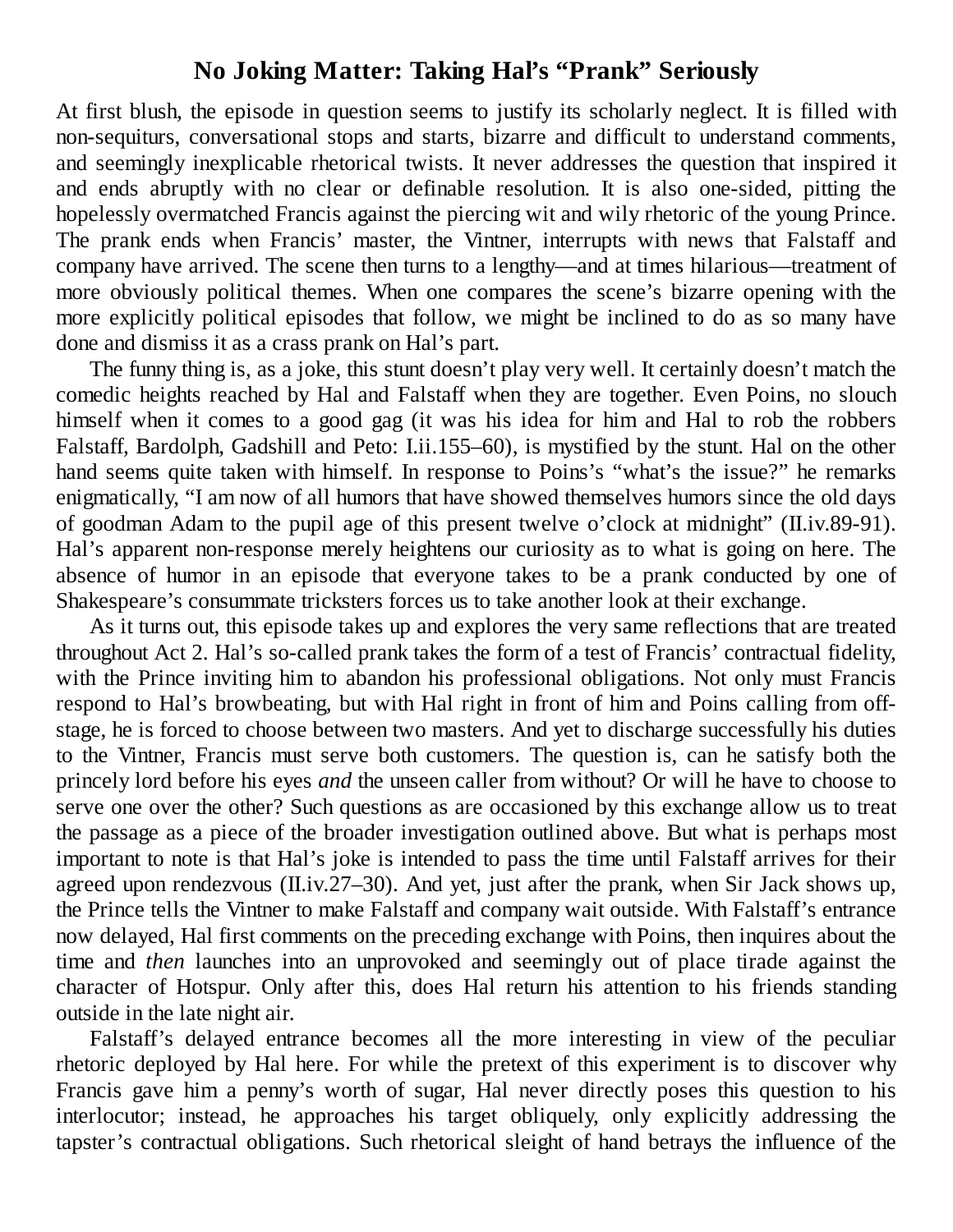slippery "Sir Jack." $\frac{14}{14}$  $\frac{14}{14}$  $\frac{14}{14}$  And all of the challenges that Hal poses in his interrogation of Francis reflect Falstaff's critique of morality, a Manichean view that pits an incoherent devotion to others against a thorough-going selfishness and which elevates the latter over the former. If Hal was Falstaff's royal student, then why doesn't the Prince welcome his teacher when he arrives? What happened in the discussion with the wine-drawer to drive a wedge between the future King and his so-called friend? To address these questions we must examine his various rhetorical sallies in detail.

#### **Hal's Dialogue with Francis**

Hal begins his interrogation by asking how long Francis is contracted to serve the Vintner, a question which receives a surprising "five years plus." Astonished that such a lowly task could require such a lengthy contract, Hal half teases the bartender's assistant, asking if he has the courage to break with convention, shun his contractual obligations and earn the reputation for cowardice. Hals' rhetoric here sets off a fiery denial by the bartender; Francis swears on all the Bibles in England that he would do no such thing! No mere slave to the customs of men, Francis' willingness to uphold his contractual obligations is supported by his belief in the divine. For the tapster, God's authority stands behind his dedication to the legal customs of his profession.

In response to such moral seriousness, Hal ratchets up the intensity of his questions; he now inquires about Francis' age. At first blush, this appears a non-sequitur. But it is virtually impossible to point to one's age without leading one to think of the years that have passed and, subsequently, how much life one has left. Francis' reference to Michaelmas here (his presumed birthday), drives this reading home. Coming as it does near the autumnal equinox, Michaelmas signals the onset of winter and the shortening of days. Hal thus introduces into their conversation, ever so subtly, the specter of death. From Hal's rhetorical perspective, the rationale for such a move should be clear: by getting Francis to think about his age Hal can hope to get him to reconsider the sensibility of his decision to spend five years or more of his life serving drinks as an indentured servant simply so that he may become, of all things, a bartender. Hal's question appears to touch a nerve for the wine-drawer however, for it is at this point that Francis, who put off the first three calls from Poins, *now* takes advantage of the fourth and tries to extricate himself from the Prince's interrogation, turning at long last to serve the unseen voice calling from without.

Faced with the premature end of his game, Hal must keep Francis' attentions squarely on him. He does so now by mentioning the sugar and inquiring into its worth. Given an opportunity to discuss his generosity, Francis stays put. Indeed, he does more than just stay—he trumpets his virtue, replying that he wishes he could have given two penny's worth of sugar! Such self-flattery provides Hal his new opening. For if attention paid to Francis' virtue will keep him at Hal's side, that is, if a return on his virtue is what he seeks and if such a return will delay his turn to that "other" competing authority, then Hal intends to do Francis one better. Instead of praising his kindness, Hal offers him a thousand pounds for a penny's worth of sugar. By doing so, Hal not only praises him for his virtue, but makes it financially possible for someone like Francis to leave behind indentured servitude for good. Hal thus aims to eliminate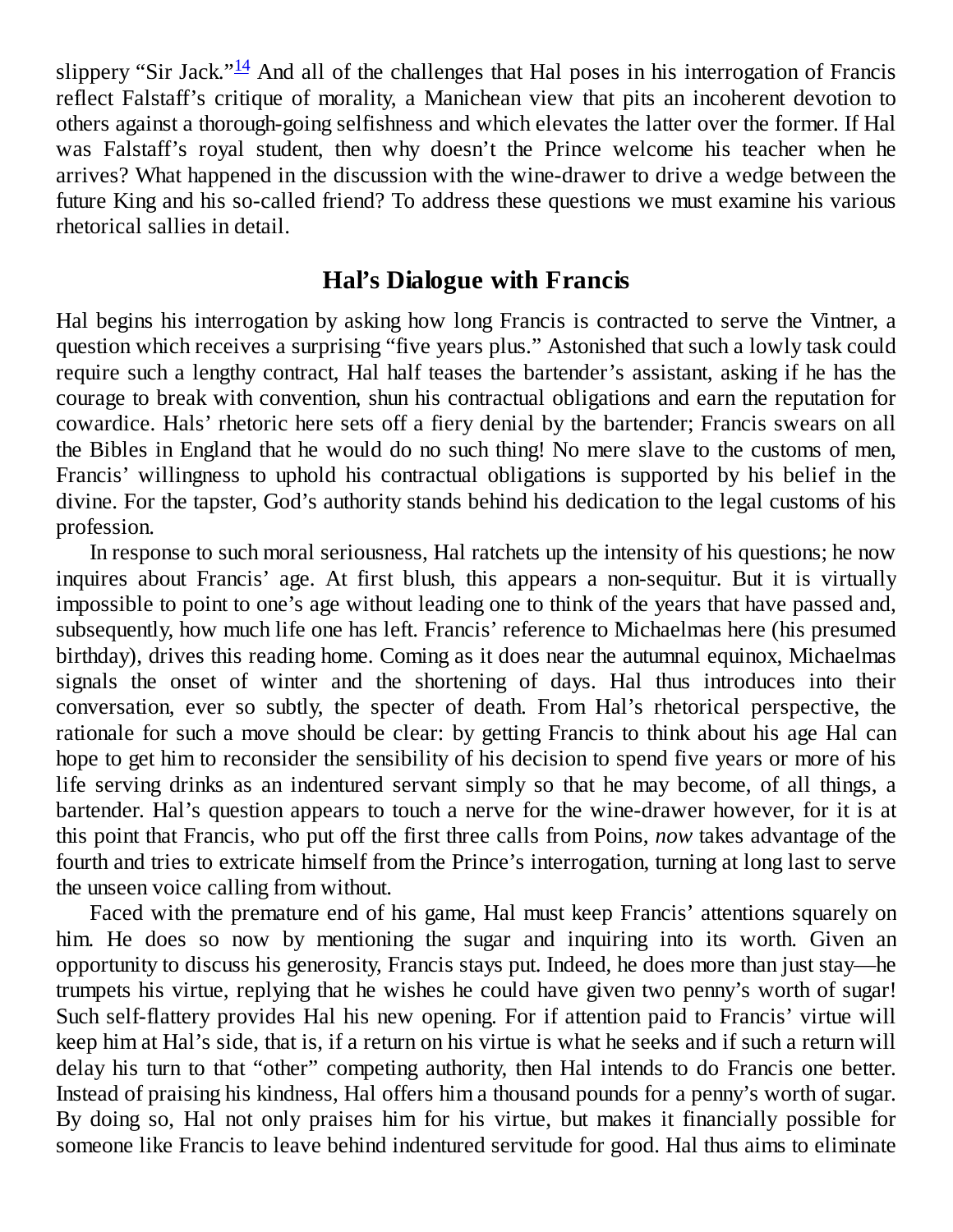whatever material need that might have been the source of such dedication. Now Francis's immediate response to this offer ("Anon, anon") is ambiguous, intended more it seems for his unseen caller than it is for Hal. But Hal exploits this ambiguity to pretend that Francis has accepted this insanely large windfall. And it seems Hal employs this pretense because it allows him to push the rhetorical point he raised earlier. By pretending that Francis will take the excessive financial gift, Hal can, half-accusingly, ask if he will rob his master, the Vintner. Francis is confused; he doesn't know what to make of this sudden turn in the conversation.

Such confusion is understandable. Once again, Hal's sharp comments seem to come out of the blue. And yet, once again, placed in their proper rhetorical context, they afford the Prince an opportunity to explore more deeply Francis' willingness to serve others. Hal began by tempting Francis to abandon his apprenticeship; five years or more of menial labor hardly seemed worth the bartending payoff. While Francis rejected this offer in the strongest possible terms, we discover *here* that he gives away the Vintner's sugar free of charge. And he even seems willing to accept a massive gift for such minor kindness, one that he produced at the expense of his master. If Francis is willing to accept a gift out of all proportion with his minor decency, as Hal here seems to think, and if a return on his virtue is what will keep him at the Prince's side, then Hal might have good reason to suspect that what moves his interlocutor is not a concern with propriety as such but self-interest. But if Francis' good deed was motivated by a desire for a reward of some sort, then it is not so unreasonable to wonder, as Hal seems to, if it would be more sensible to just "go for the gold" without serving others. If what Francis really wants is a reward for his virtue, then he should just steal from the tavern owner and cut out the moral middle-man. The student of Falstaff seems to have learned his lesson well.

Hal's follow up remarks, where he rebukes the waiter for his mulish attachment to duty, confirm these observations as his own. For if Francis is *not willing* to steal from the Vintner (as it seems he isn't), then he might as well remain a waiter. If serving others is all he wants to do, then he should remain content with his lowly station and attend to Poins now. From Hal's Falstaffian perspective a more consistent, and thus more rational, approach would require Francis either to embrace service completely or to "be a man" and pursue gain limitlessly. There is then a *certain* justice in Hal here calling Francis a "rogue." For if the bartender's assistant is going to cling resolutely to the virtues of serving others while at the same time consistently refusing to serve his customer, Poins, then either he lacks the most basic self awareness or he is a hypocrite and a scoundrel. The scene reaches its denouement when both the Prince and Poins call Francis at the same time, rendering the poor man speechless and immobile. The tension is resolved by the sudden appearance of the Vintner who advises his apprentice to "attend to the guests within"  $(II.iv.79)$ .

We are now in a better position to see how the exchange just studied constitutes a fitting substitute for the original interest in the "under-skinker's" generosity. Hal's line of questioning aims more at plumbing the depths of Francis's devotional qualities and exploring the motives behind such devotion than it does at playing a joke. It is precisely the capacity for selflessness that is at the heart of generosity and devotion to others. By exploring the latter, he can address his original stated interest in the former. And since Francis seems capable of articulating little more than "Anon, anon," Hal's indirect interrogation promises to be much more fruitful than a direct query of a man so verbally challenged. By studying what pressures will and won't work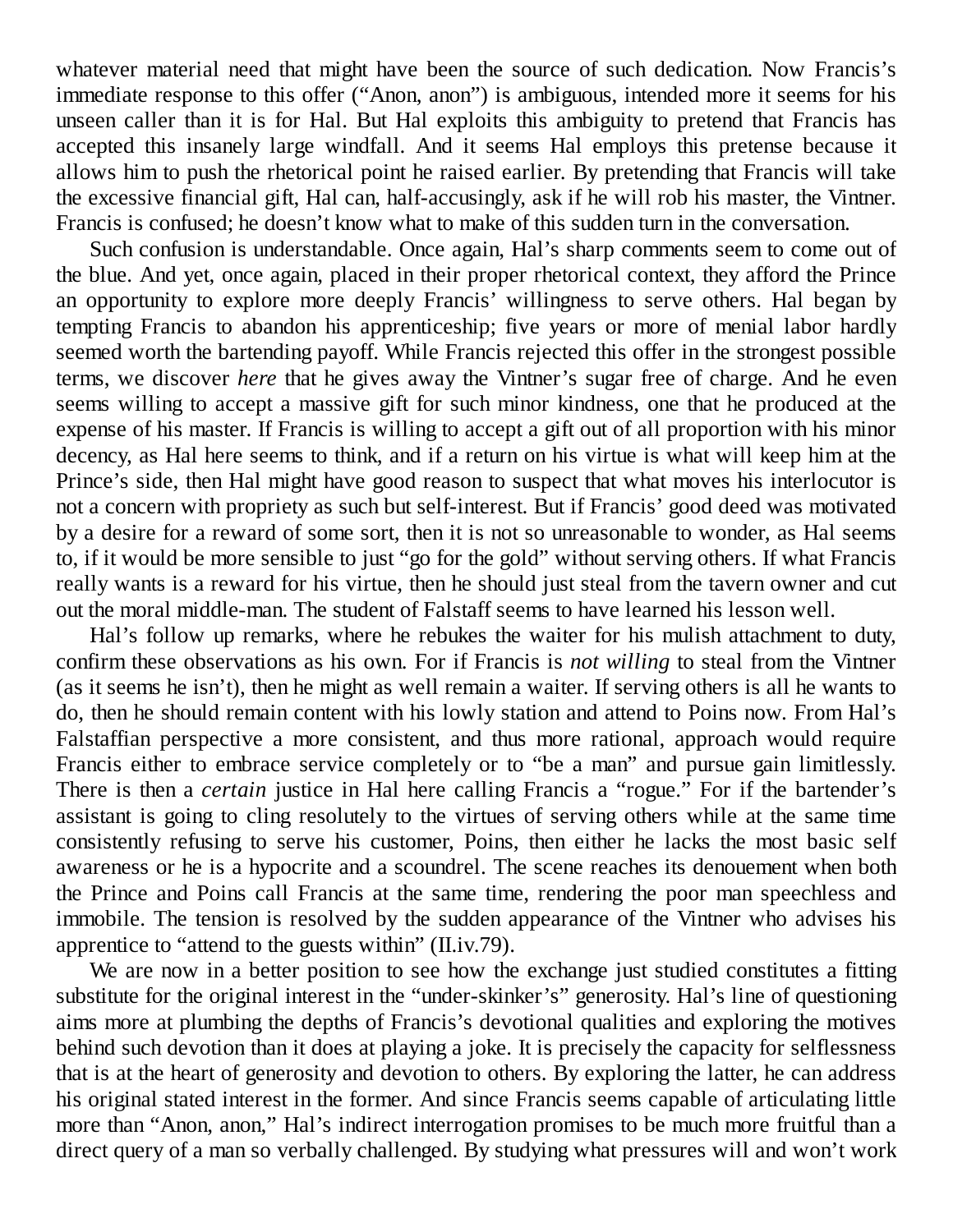on Francis' attachments to the Vintner and to his sense of duty, by exploring what will keep him by the Prince's side and what may drive him towards his unseen caller, Hal can experiment with those psychological levers that all successful rulers need to master.

#### **The Politics of Cynicism**

In the most literal reading of the passage, Hal, as a customer, tests Francis' attention to his lowly duties and to his master, by having another customer call from a by-room. To fulfill his responsibilities, Francis must attend to both men without also somehow alienating them. To satisfy one at the expense of the other is to fail in his duties. But Francis is more than just the apprentice of the Vintner. He is also subject to the crown, the heir to which sits before him demanding—playfully to be sure, but demanding nonetheless—that he respond to his questions. Hal thus represents political authority in England at a time when the legitimacy of that authority is in question. Given his carousing in Eastcheap with the likes of Falstaff, this description seems all too apt for Hal. But if Hal is the stand-in for a disordered and distempered England, then what are we to make of Poins, his partner in crime? As the unseen caller constantly reminding Francis of his duties over and against those of a corrupt political order, Poins would seem to represent God. Shakespeare's use of religious imagery strewn throughout these hundred lines<sup>[15](#page-19-4)</sup> invites his audience to think of the Almighty and to find Him symbolically represented in Poins' invisible but noisy presence.

Read this way, the scene seems to suggest a deeply cynical political lesson. It shows how the political order keeps men like Francis from turning fully to their ethical or spiritual duties by getting them to focus on the rewards for service. Hal demonstrates how he can keep his subjects bound to him when they are tempted by the calls of morality, law and duty to do otherwise. Perhaps even more troubling, the scene also shows us how Hal can manipulate religious authority (i.e., using Poins to "embody" the call of God) to serve his own interests. But in the end, it is not clear that Francis does completely side with Hal. For while Hal dominates the conversation, Francis' attention is clearly split. As the conclusion suggests, the tension between political and religious authority doesn't seem fully resolved in favor of either; by attending to the "guests within" Francis serves neither Hal nor Poins.

It may be that, as in the more literal reading, Francis cannot hope to fulfill his legal and ethical responsibilities without serving in some way both masters. After all, the political order, diseased as it may be, still has *some* claim on men's devotions. One would certainly be hard pressed to explain how the wholesale rejection of political authority, and the instability and insecurity that follow in its wake, could be consistent with what moral conduct requires. The abandonment of a political community, especially one in need of moral refurbishment, would be nothing less than an abdication of one's moral charge. And yet one cannot simply identify with and slavishly serve the corrupt ends of a corrupt community. Christian ethics would seem to require that one avoid the bad examples set by the new King and his rambunctious son while still preserving respect for a genuinely lawful order. As such, the various appeals designed to keep Francis from leaving Hal's side—appeals to money, shame, vanity, and fear—do not get Francis to drop his apprenticeship and set aside a life of service. The guileless Francis is not so willing to view fidelity to contracts and lawfulness as a means to some other end; he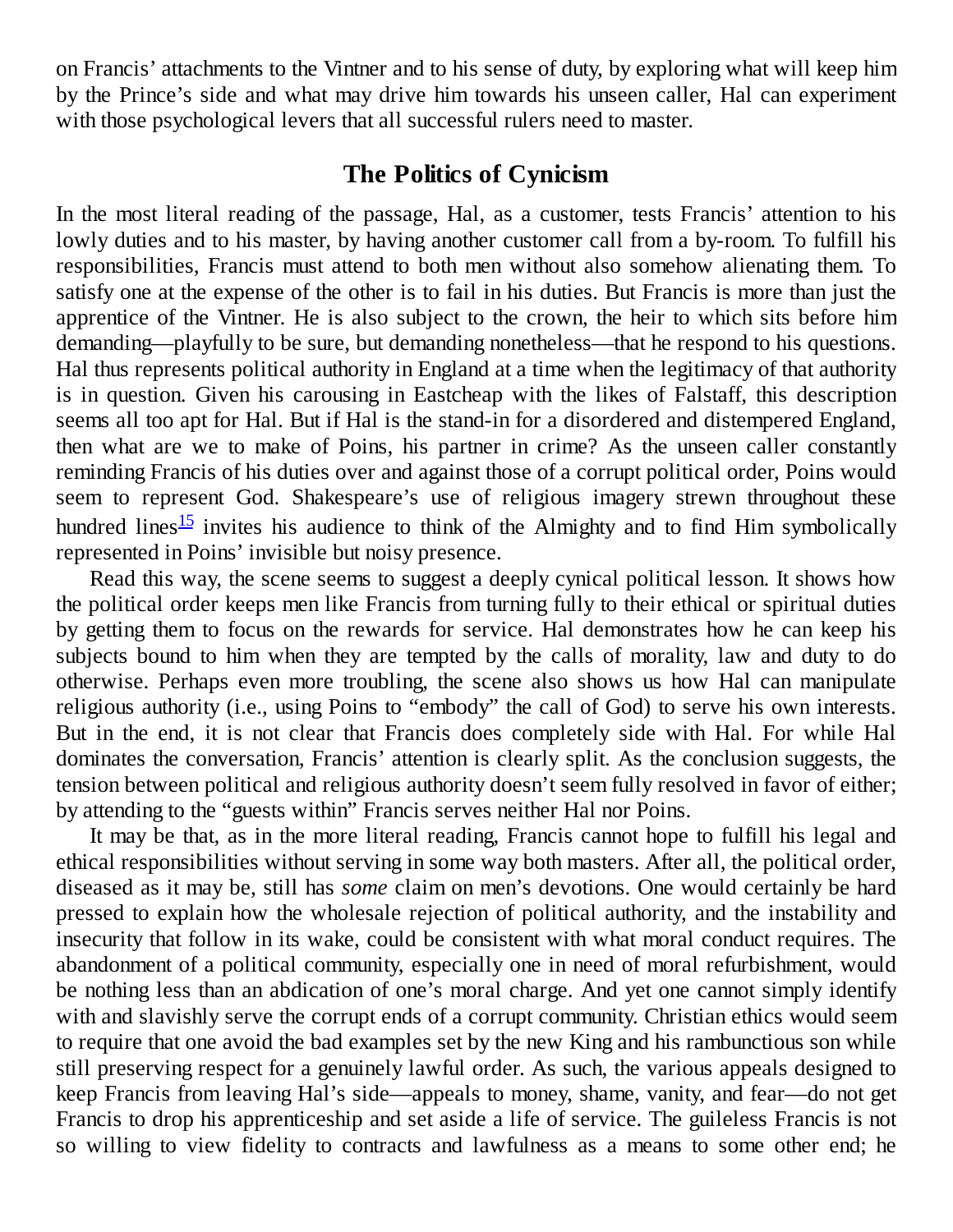doesn't understand service to others to be merely instrumental.

By bringing Francis's moral stubbornness to light, Hal can see more fully the rootedness of customs and conventions within a human nature uncorrupted by the moral sophistry that he employs here and that Falstaff employs elsewhere. The insight into such rootedness seems to constitute a rare but important exception in Hal's political education. For while Hal's education—from his usurper father and his debunking teacher—has taught him the flexibility of human customs and conventions, the treatment of Francis here shows him the extent to which a nature impervious to his rhetoric doggedly clings to serving others as an end in itself. It shows him the need within human nature for a limit external to human agency, one that is sacred and which can serve as a legitimate restraint on what would otherwise be a limitless pursuit of self-interest. According to this insight, it is possible to concede that some of the laws that govern our political, moral, familial and spiritual lives may indeed be the product of human creation. But their very existence testifies to an enduring need for them, a need rooted deep within the human condition. One can thus see the psychological origins of the rhetoric used so convincingly at Agincourt where, as King, Henry appeals to immortal glory to inspire his men to defeat the vastly superior French forces. $\frac{16}{16}$  $\frac{16}{16}$  $\frac{16}{16}$ 

#### **The Recovery of Political Devotion**

One might conclude that all we have shown is that Hal has learned (or reconfirmed) a wellworn Machiavellian insight: most men are attached to some notion of justice and as such require their rulers to act, or at least appear to act, in accordance with such a moral understanding. Because men like Francis may stubbornly cling to the dignity of law, contracts, and religion, the man who would rule them must understand that he may not blithely do away with all moral pretenses. He must, at the least, appear to be just. But we would be remiss to conclude that the attachment to legal, ethical and spiritual authorities at play in Francis characterizes only blue-collar simpletons, and not, say, worldly wise royalty like Hal or even moral degenerates like Falstaff. After all, Hal, like Francis, gives away his sugar to "Sweet Ned" Poins (II.iv.21–22). Hal promises Francis a tip so large that to call it generous would be an understatement. And Hal, like Francis again, refuses to forego his political vocation—a life that requires him to serve others—in order to enjoy all the pleasures that come from friendship with Falstaff and a life of cavorting at the Boar's Head tavern.<sup>[17](#page-19-6)</sup> Perhaps then for Hal, too, something divine authorizes his own dedication to a life spent in pursuit of political honor and glory.

But if, to one way of thinking, Francis might be said to represent "the Prince" here, then Hal, with his indecent temptations of Francis, his seemingly casual treatment of contracts and law, his emphasis on self-interest at the expense of moral duty, to say nothing of the fantastic rhetorical skills on display, calls to mind Falstaff. In this particular reading, "the Prince" is tempted by "Falstaff." Poins, on the other hand, with his persistent reminders that "the Prince" turn his attention to his responsibilities, clearly represents the demands of Hal's father, King Henry IV. Read in this way, Hal, playing "Falstaff," can perhaps gain some insight into what it is within his own soul that allows him to resist the unrestrained pleasures afforded by the lawless life in Eastcheap; it allows him to see that his dedication to politics is not rooted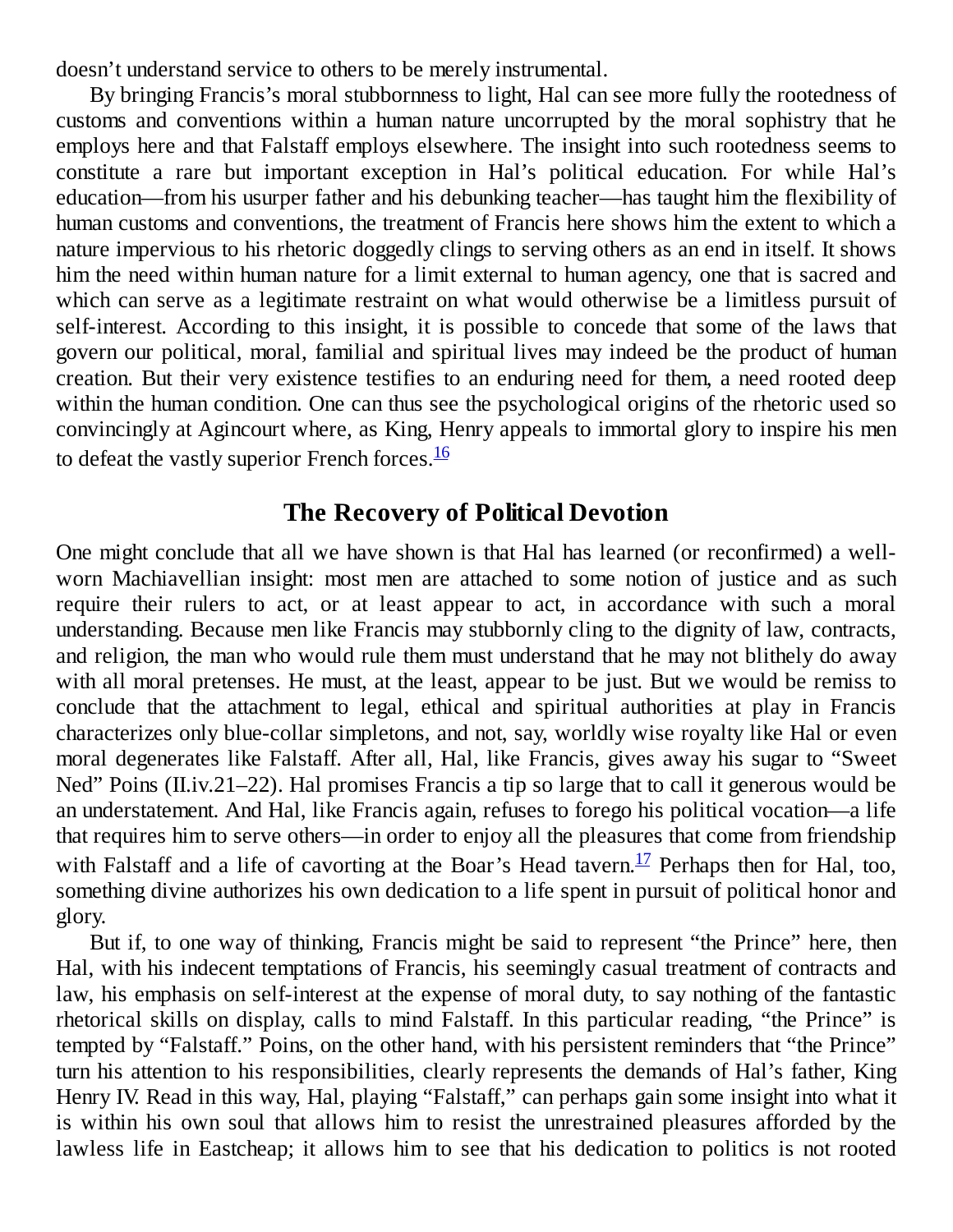simply in custom or accident—the adventitious consequence of being the great-grandson to King Edward III—but in a nature independent of human making. While "the Prince" may dally with "Falstaff" his attentions here are split and he is ultimately kept from embracing the Falstaffian critique of lawfulness by a nature that remains stubbornly dedicated to the active political life over and above the blandishments offered by Eastcheap. Hal thus investigates that Hotspur-like attachment to honor which prevents him from ever taking the Eastcheap gang too seriously  $(I.ii.185-207).$  $(I.ii.185-207).$  $(I.ii.185-207).$ <sup>18</sup>

In this reading of the passage, as with the previous two, Francis is torn because the figures represented by Hal and Poins both make legitimate claims on his attention: to perform his duties he has to serve both men. The Falstaffian concerns expressed by Hal legitimately claim his attentions because, as intimated by Hal to Francis, we have only one life to live on this earth. Given the certainty of our mortality here (and the uncertainty of what happens after) it seems positively inhuman to disregard all sensual and material concerns. When he is King, Hal will need to respond to such demands if he is to fulfill his responsibilities; after all, how can he hope to rule others well if he is insufficiently attentive to the needs of the body or the human concerns with the here and now? Indeed, Hal himself must address these concerns if only because the success of his political enterprises requires an heir who will preserve, consolidate and perhaps even extend his conquests (*H5* V.ii.204–8). And that requires that he be around long enough to prepare such an heir for his considerable tasks; his mortality and thus what will happen after he dies looms as a concern for Hal in a way that it never does for the eternally youthful Falstaff.

It seems precisely this very anti-Falstaffian concern with life after one's death that proves so crucial to Hal's dedication to political activity and to his concern for the dignity that can be found in a restored political order. To be clear, Shakespeare gives us no clear evidence that Hal, like his father, believes in an immortal soul or a God who doles out rewards and punishments in the next world. The night before Agincourt, the English soldier Williams remarks to his fellow soldiers, Bates and Court, and to a disguised Henry that on that "latter day" the King shall bear responsibility for all those who might die on his behalf in an unjust cause (*H5* IV.i.134–46). But Henry demurs; according to the King's carefully limited response, God judges men here, in this life: "War is his beadle, war is his vengeance; so that *here* men are punished" (IV.i.168–69, emphasis mine). In claiming that the King is no more "guilty of their damnation than he was guilty before of those impieties for which they are *now* visited" (IV.i.174–76, emphasis added), Henry does no more than to suggest that their damnation is the untimely deaths they suffer on the field of battle. And in his solitary prayer that follows, Henry distinguishes the "contrite tears" that he bestowed on Richard's *corpse* from those priests who "sing still for Richard's soul" (IV.i.299, emphasis mine). Finally, Henry prays that the "God of battles" will not punish him tomorrow for the sins of his father, a concern that would be groundless if he believed his father's soul was capable of paying for such sins after he died (IV.i.286–302). While Henry V never openly denies the possibility of divine retribution in the afterlife, his most explicit remarks on the subject reflect a studied ambiguity, limiting divine punishment to this earthly realm.

And yet even if Henry V does reject the soul's immortality, Shakespeare's presentation of this royal's famous career does not lead us to conclude that he thereby rejects a moral order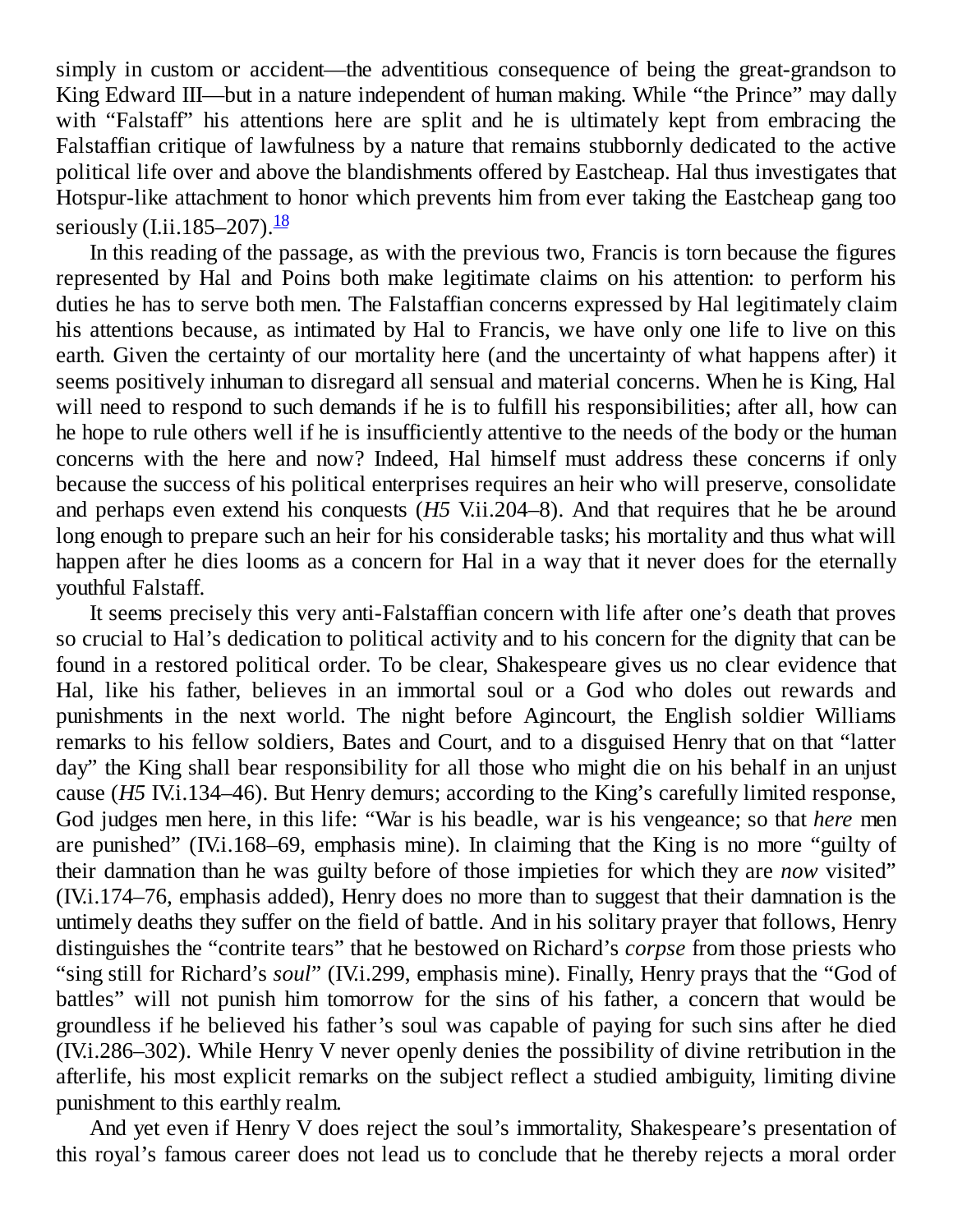circumscribed by certain sacred limits. After all, Hal remains attuned to the possibility that political greatness can lend an enduring dignity to the life of man. Thus in his St. Crispin's day speech we see King Henry V speak of the glory to be won and enjoyed by those who will live through the battle, a glory to be enjoyed by them while they are alive partly because they envision it lasting after they die; the very prospect of one's mortality makes attractive the immortal glory he promises. For Henry IV by contrast, a God who judges our immortal souls always overshadows the greatness of political life even at its peak. It is precisely this possibility which torments the King throughout both *Henry IV* plays, leading him at times to despair of "the crooked ways" by which he came to the throne, at other times to advocate such measures openly.

For Falstaff, the possibility that a moral order exists capable of ennobling men is simply derisible; despite all of his legendary intellectual firepower, Falstaff seems closed to certain human and political questions in a way that Hal does not. As a result he falls prey to the moral beliefs that he takes so much joy in deriding. Sir Jack bears the moral mark of a world class boaster—a man who debunks all that men admire so that he himself may earn their admiration. Falstaff's public critique of morality allows him to display his cleverness, his daring (see 1H4 II.iv.45) and thus, paradoxically, his ability to consult more than his own self-interests! $1^{19}$  $1^{19}$  $1^{19}$  There is perhaps no greater evidence of Falstaff's attachment to ordinary moral conventions than the discovery, at the close of Act 2 scene 4 of *Henry IV, Part 1*, that he carries on his person receipts for what he owes others (II.iv.516–22). These attachments resurface in *Henry IV, Part* 2, where Falstaff "valiantly" protects Doll Tearsheet from Pistol's rage (2H4 II.iv.133–208), and in *Henry V* where Hostess Quickly reports that on his deathbed Falstaff railed against the women and booze he spent his life chasing (*H5* II.iii.26–37). One has to wonder whether a man who claims to be liberated from the charade of human customs, who believes honor to be "air," and who is reputed to possess such intellectual clarity that he is likened by some to Socrates, would keep track of his debts, display chivalry at sword's point and denounce at the end of his life what he spent most of it pursuing.

In the end, the Prince is more aware of his political attachments than Falstaff and thus is more self-aware.<sup>[20](#page-19-9)</sup> This is perhaps why he is able to learn from Francis and why Falstaff is unable to learn from Hal. This might also explain Hal's decision to delay Falstaff's entrance to the tavern; until he has concluded his experiment with Poins, his boisterous friends can wait outside a bit longer (1H4 II.iv.81). And that means that Hal's famous break with Falstaff does not take place at the end of *Henry IV, Part 2*. It occurs here, in the wake of his much neglected experiment with Francis, an episode which anticipates the more celebrated theatrics between Falstaff and the Prince later in this scene (II.iv.366-468), a drama that itself ends with Sir Jack "banished" and with Hal somewhere between the worlds of Eastcheap and his father's royal court. It is perhaps worth recalling in this context that Francis, by tending to the "guests" within," serves neither "Falstaff" nor "Henry IV"—Hal, it seems, must consult his own understanding of the dignity of politics. When it comes to the nobility of political life, Hal stands between Falstaff and his father. By doing so he stands above them.

## **Hal and Friendship**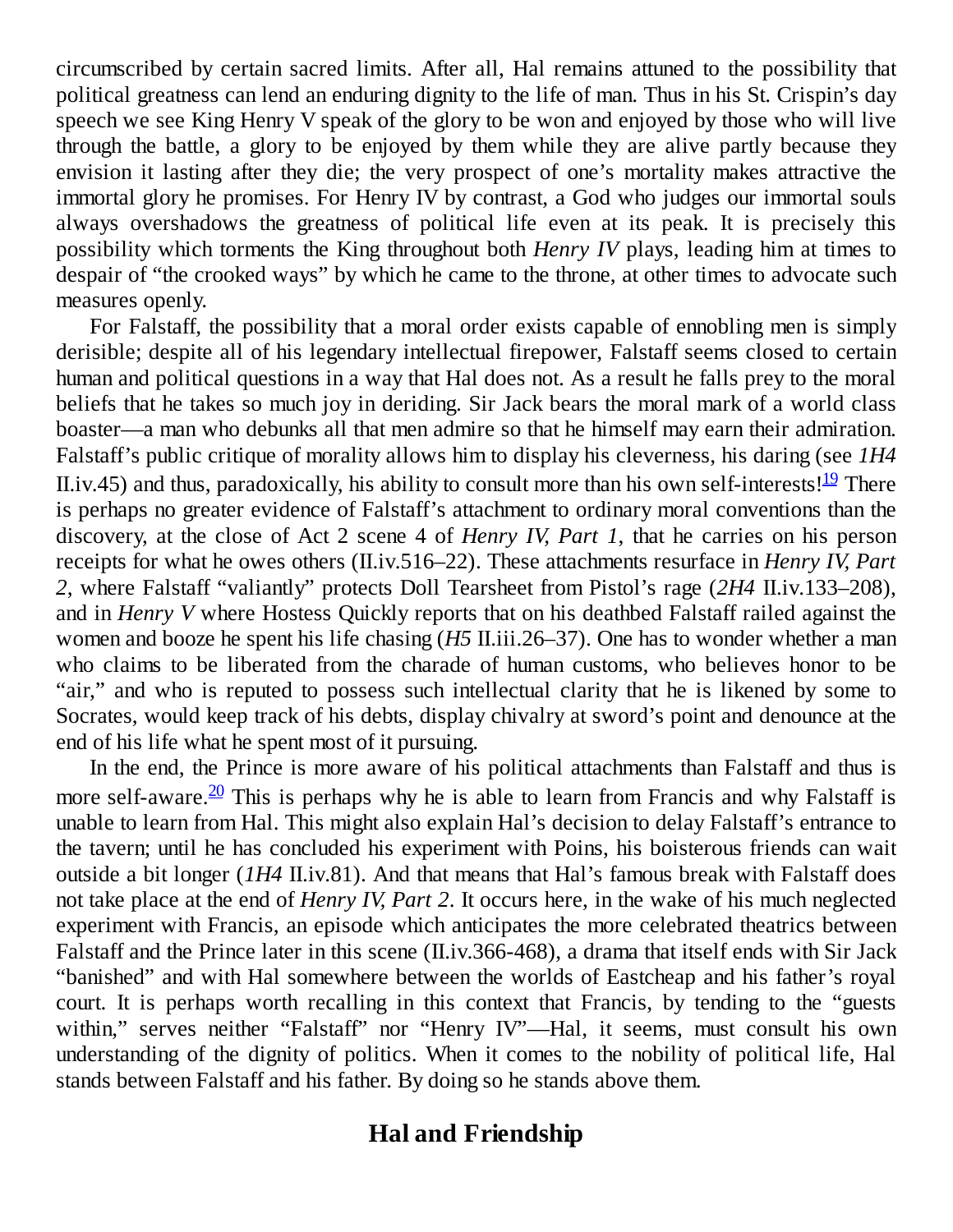By the end of the opening of Act 2 scene 4 of *Henry IV, Part 1*, Hal has effectively banished Falstaff from his company and he has done so on the basis of his new appreciation of the rootedness of customs and conventions in a nature uncorrupted by Falstaff's moral debunking. Of course, Hal informs us early on that he will use the Eastcheap crowd to serve his broader political designs. Later he "honors" Sir John with a charge of infantry whose command is likely to risk the life of this obese, gout-plagued knight, an ugly speculation supported by his pathetic eulogy over a "dead" Falstaff (1H4 V.iv.101–9). Finally, once crowned, he does not hesitate to banish Falstaff from his company and to order the Chief Justice to throw him and those with him into prison. Hal may have always enjoyed a kind of distance from Falstaff. $\frac{21}{2}$  $\frac{21}{2}$  $\frac{21}{2}$ 

But such questions about the sincerity this friendship do not entitle us to conclude that Hal has no friends. There is, after all, Ned Poins. Whereas Hal and Falstaff mix blistering insults with friendly banter, Hal and Ned only speak "sweetly" to each other. Of the three practical jokes we witness Hal perpetrate in Eastcheap—all of which come at the expense of Falstaff— Ned is the only one "in" on all three and is the architect of the first and the last. Perhaps most importantly, it is only with Ned that Hal, that consummate political actor, lowers his guard and unburdens himself regarding his concerns for his father's health, an opening prepared by an expression of intimacy that is so startling and so out of character that most scholars simply ignore it.<sup>[22](#page-19-11)</sup> Unprovoked, Hal confesses to Poins that he is "exceeding weary" and that such

humble considerations make me out of love with my greatness. What a disgrace is it to me to remember thy name! or to know they face tomorrow! Or to take note of how many pair of silk stockings thou hast—viz. these and those that were they peach-colored ones! or to bear the inventory of thy shirts—as, one for superfluity, and another for use! But that the tennis-court keeper knows better than I, for it is a low-ebb of linen with thee when thou keepest not racket there; as thou has not done a great while.  $(2H4 \text{ II.}ii.11-21)$ 

The attention paid by the normally detached Prince to the minor details of Ned's wardrobe and tennis habits betrays an intimacy that is arresting. For not even at the deathbed of his father does the Prince offer such an open display of affection, choosing instead to weep in private. Rather, Hal confides to *Ned*: "Marry, I tell thee it is not meet that I should be sad now my father is sick; albeit I could tell to thee, as to one it pleases me for fault of a better to call *my friend*, I could be sad" (*2H4* II.ii.38–41, emphasis added; see *2H4* II.ii.60). It is perhaps because Falstaff himself is aware of such intimacy that he tries to undermine Hal's affection for Ned (2H4 II.ii.119–23). In the end, Hal's true friend is neither his equal in love of honor nor his equal in the battle of wits.

That Hal discloses his grief over his father's mortal illness in the context of proclaiming his friendship for Ned is not surprising. Falstaff's materialism empties human relationships of their substance and meaning, making it impossible for him to take seriously here Hal's private passions. Hal knows this, despite Falstaff's many proclamations of love for him. He is fully aware that Falstaff's rejection of the soul's immortality provides the basis for his shaky judgment that there is simply no soul and thus no dignity to human and political life. The only other time we see from Hal a spontaneous display of emotion—and perhaps the only time we see him angry—is when he throws at Falstaff the bottle of sack he had playfully given the Prince on the field at Shrewsbury; failure to take seriously politics at its most serious wins Sir Jack the wrath of the Prince. Of course, despite all of his mockery, Falstaff may genuinely love Hal. But Falstaff will never be fully aware of the depths or origins of such passion. The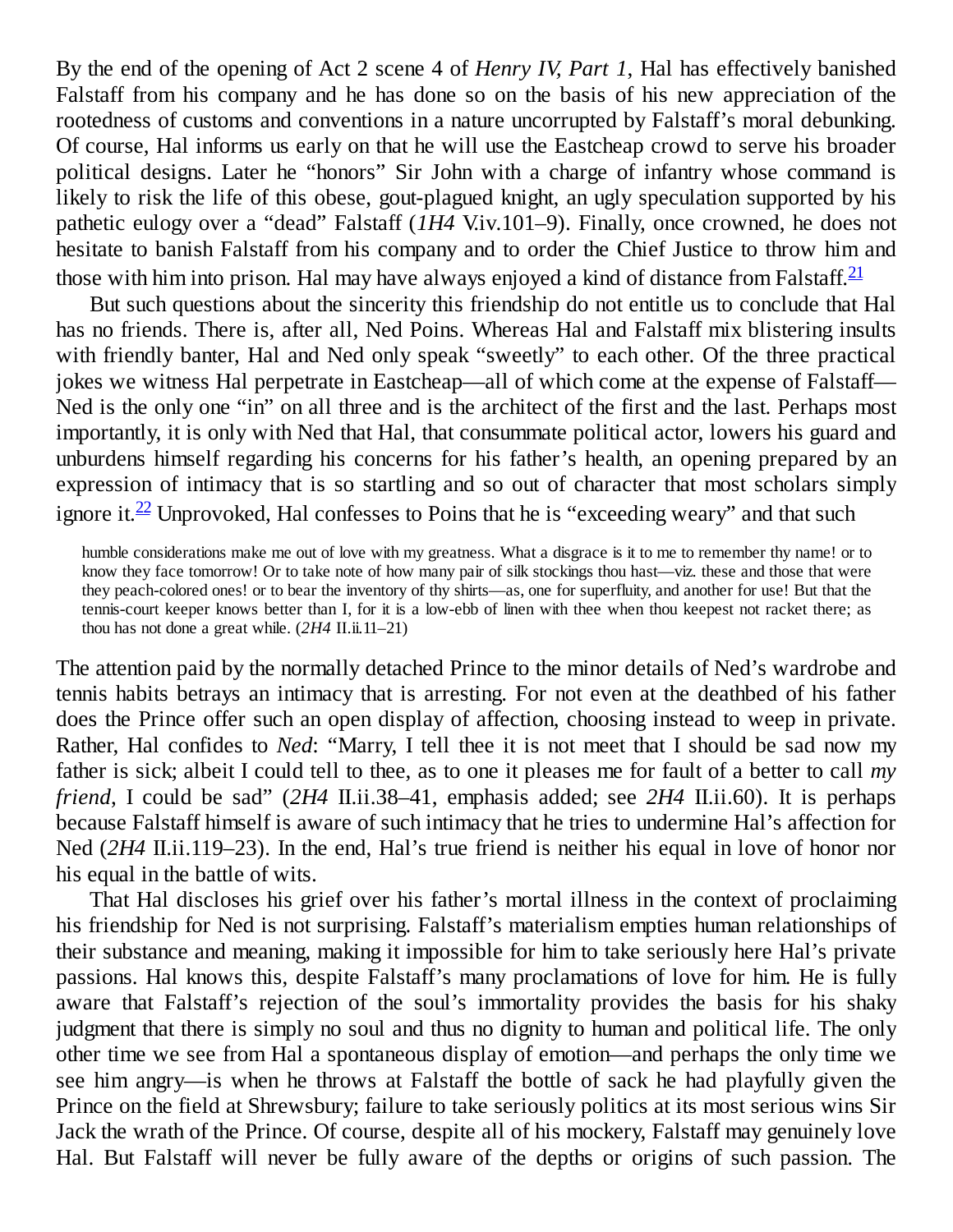intellectual consistency demanded by his materialism will always force him to chalk up to "medicines" anything smacking of altruism.

It is not for friendship then, but for a kind of dialectical mastery, that the Prince serves as apprentice to his bawdy vintner. As Falstaff himself declares "I am not only witty in myself but the cause that wit is in other men" (2H4 I.ii.8–9). He is indeed a world-class rhetorician, a master wordsmith whose medium is allusion and double-entendre, capable of inverting meanings, bending language and reworking literary allusions to suit the needs of the moment.<sup>[23](#page-20-0)</sup> But it is not merely verbal dexterity that Hal picks up from "Monsieur Remorse." What he learns is *the* Falstaffian calling card—how to use speech to evade or conceal personal responsibility. Such rhetoric isn't simply to avoid trouble; it is, rather, the means by which he preserves and advances a restored reputation. $\frac{24}{3}$  $\frac{24}{3}$  $\frac{24}{3}$ 

But if the capacity for moral evasion is what the young Prince hopes to get from his verbal sparring with Falstaff, then what does he get, or hope to get, from his time with Poins? What is it that this particular friendship brings the future King of England? If the passage noted above provides any guidance, then we might conclude that Hal's friendship with Poins allows him to un-burden himself, at least temporarily, of the pressures that come with his playing such a sustained and intricate ruse, albeit one designed to win him a fame that will last as long as the world (*H5* IV.iii.51–60). For the path to glory that Hal has charted for himself (1H4 I.ii.185– 207) and which he conducts over the course of three dramas, requires a dissembling whose onstage duration enjoys no parallel in Shakespeare's dramatic corpus. To be sure, as both Prince and King, Hal seems to pull off his plan with considerable success. But Hal's "confession" to Poins here suggests that such a single-minded pursuit of his own glory comes at great personal cost to him; it requires that he deny to both his father and his friend the open acknowledgment of his attachments to them, that he refuse to discharge what human sentiment naturally demands of us. For if he weeps for his father, he will be called a hypocrite, a charge which would render suspect his long-planned self-revelation; thinking him disingenuous, people would assume that his personal transformation was mere spin, a ploy designed to win their approval. At the same time, if he were to give full rein to his friendship with Poins, he would be disgraced in his own eves as an aspirant to political greatness; a man concerned with his own fame and the glory of his nation does not preoccupy himself with "small beer" or the tennis rackets, silk-stockings, and linen-shirts of others (2H4 II.ii.1–27). And yet, it is precisely his friendship with Poins that allows him to set aside, if only momentarily, his self-interested pursuit of fame and to reveal, and thereby partially relieve, the wearisome situation that he has constructed for himself. Because of this there is something "sweet" to the relationship between Hal and Poins (1H4 I.ii.107, 152, II.iv.20–21), something not unlike the gift of Francis' sugar to the Prince, especially insofar as such "sweet" generosity seems capable of producing a pleasure in both the giver and the recipient that can overpower considerations of low self-interest.<sup>[25](#page-20-2)</sup>

These reflections on Hal, Falstaff and Poins suggest an important link between Hal's nearly scandalous political ambitions and the possibility of genuine friendship. For despite the fact that Hal's political pursuits and his friendships clearly serve his self-interests, they also require him to recognize a good outside of himself that he lacks and whose possession requires him to moderate his conduct, to consult the welfare of others and thereby avoid the solipsism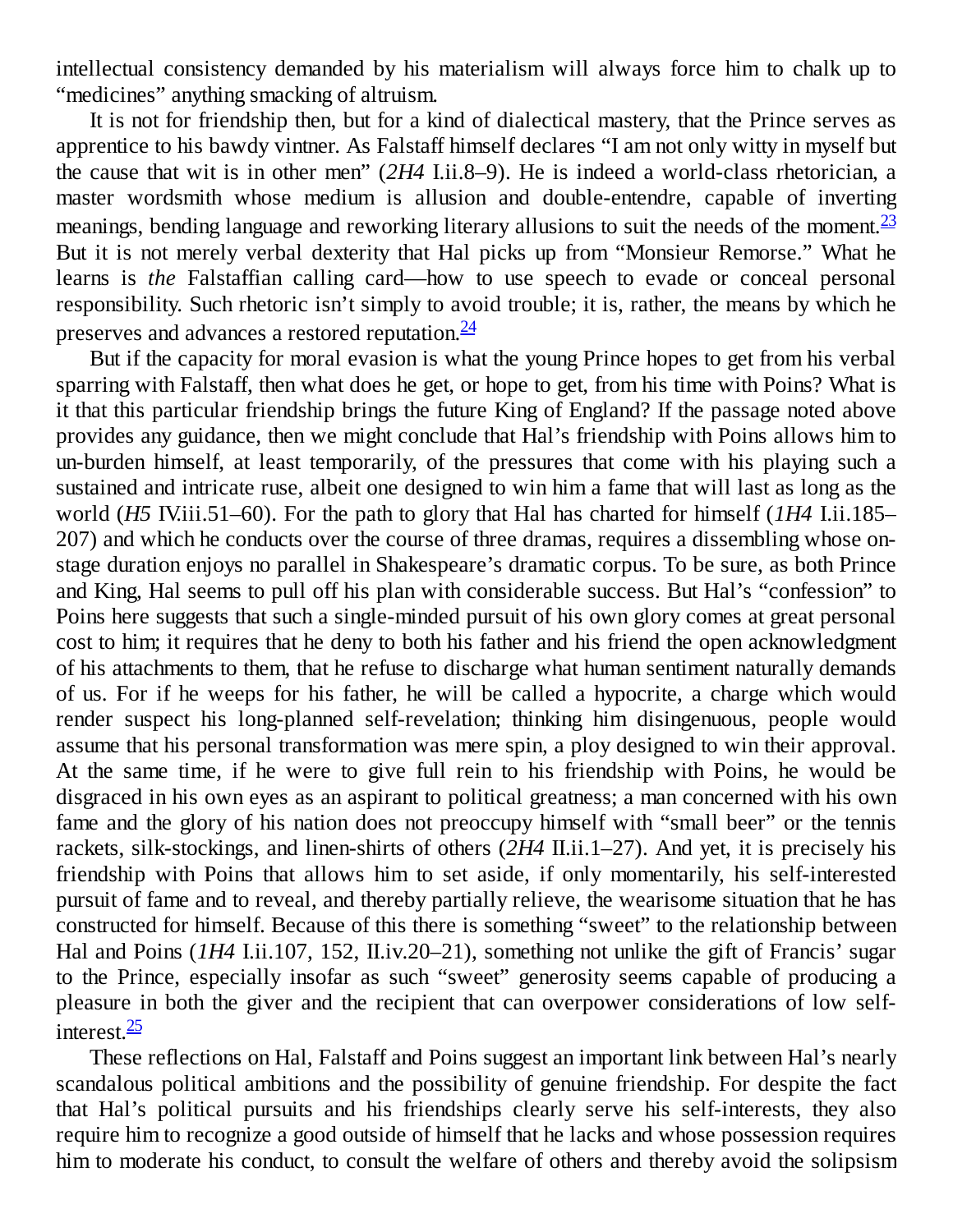that makes friendship impossible and turns statesmanship into tyranny. Hal's most private pursuits must necessarily possess a "public" dimension if they are to be fully satisfied, a seemingly paradoxical conclusion anticipated by his exchange with the tapster. For such an exchange shows us the need to resolve the apparent antinomies between the material and spiritual realms, the demands of family and friendship, the needs of the mundane and the sacred, and the claims made by public duties and private interests. And the suggestion is that we—whether we are a wine-drawer, subject to a lord or to the Lord, or even the King of England—resolve them not by sacrificing one to the other but by recognizing the inextricable link between all of them.

### Hal's "Eureka" Moment and St. Crispin's Day

Hal must treat the customary order with dignity not because long-standing social norms require that he do so, but because it reflects a truth found in that horizon which encompasses and ennobles his political pursuits. The dignity of the customary and the lawful may not necessarily lie in its specific prescriptions but in its capacity to give word—however inadequate the expression—to that broader order that governs us. This insight may us help us to understand Hal's enigmatic remarks at the close of his experiment. Again, in response to Poins' "what's the issue?" Hal says  $(1H4 \text{ II}$ .iv.89–91),

I am now of all humors that have showed themselves humors since the old days of goodman Adam to the pupil age of this present twelve o'clock at midnight.

In a statement whose time-related references recall the Act's broader themes, Hal seems to declare that he now grasps all of those human passions that have always moved men; the preceding exchange with Francis has revealed an enduring truth about human nature. Such a "eureka" moment naturally constitutes for Hal an educational one, for he calls it his "pupil" age," an education conditioned by the "present 12 o'clock at midnight." Because Hal, in the very next line, asks Francis for the time, we can rest assured that he is not reading the clock on the wall.

Midnight, like dusk, evening, dead of night, and dawn, designates a natural nocturnal phase and not simply a point on the clock. "12 o'clock" however, represents the conventional effort to mark, in this case, the end of one day and the beginning of another. Such enigmatic phrasing might suggest that Hal's insight into human nature is best described by the marriage of the cosmic and conventional orders. Far from placing upon the text an interpretive burden that it could not possibly bear, this reading picks up on an image already mentioned in this scene: Francis tells Hal that he marks his age by Michaelmas, the feast of St. Michael celebrated on September 29. With its proximity to the autumnal equinox, Michaelmas, in addition to heralding the onset of winter, also calls to mind the perfect balance between night and day. Given this earlier reference to the equilibrium between two seemingly opposed elements, is it so incredible to think that Hal might have in mind the possibility of bringing together antinomies in a way that doesn't favor one over the other?

This reading becomes even harder to resist when we consider that this feast day not only brings together the divine, natural and customary orders, but does so to celebrate the most glorious of God's angels near a time when the forces of light and darkness are evenly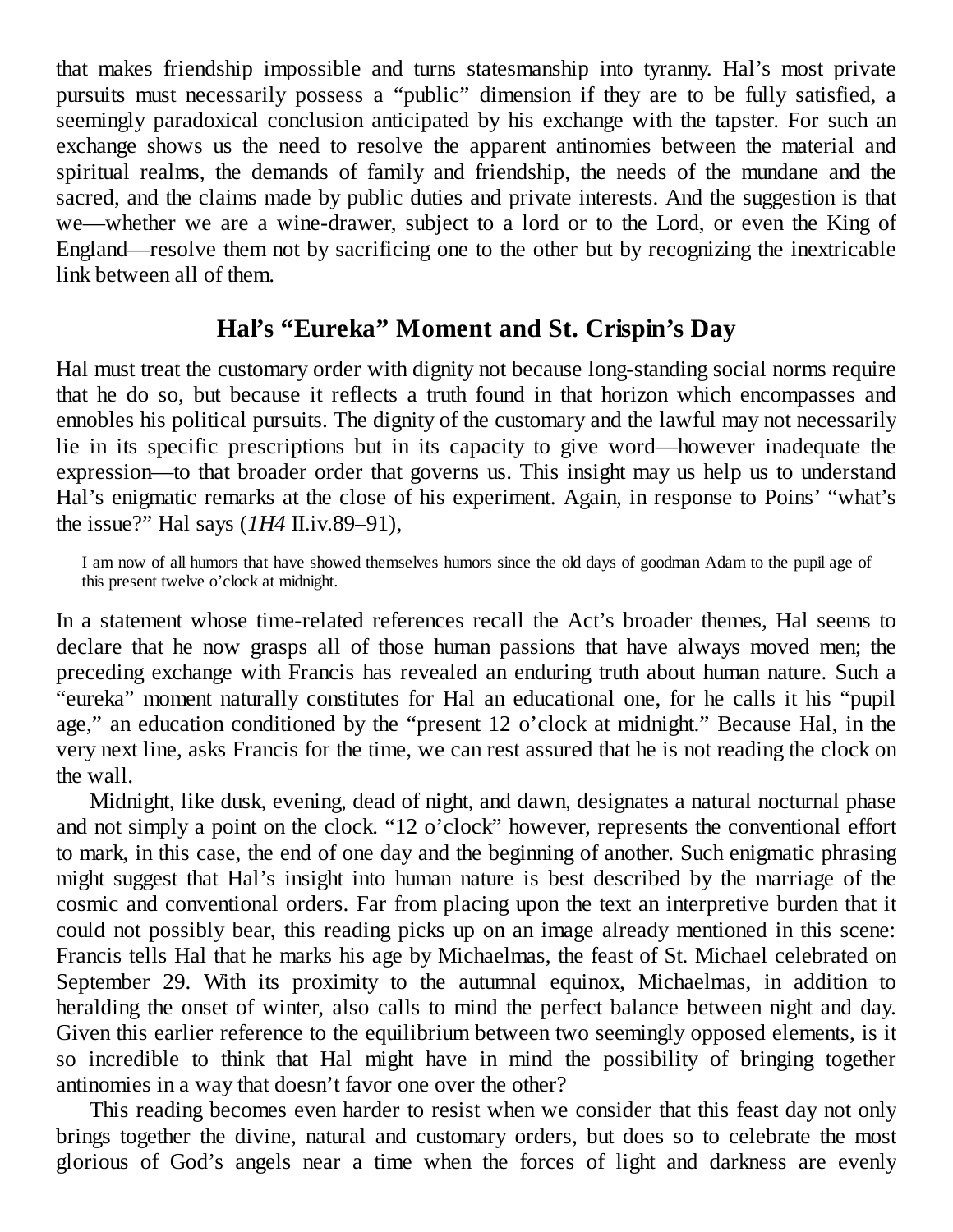balanced. Michaelmas may thus represent in fine the kind of glories that Hal seeks to carve out for himself when he finally ascends to the throne: to have his name take on almost holy significance by linking it to a convention that celebrates the balance of those forces that are independent of human making but which govern men's affairs. Far from reflecting the limitless Machiavellian pursuit of individual glory, Hal's education here suggests the need to do justice to the limits imposed upon us by a cosmic order, limits whose boundaries are brought into specific relief by the customary order which regulates human affairs. "Michaelmas"—like the references to "Charlemagne's wagon" earlier or that "goodman Adam" with whom both humanity and time originate—prepares us for Henry V's St. Crispin's day speech and his attribution of the victory at Agincourt to God.

In the first place, the victory at Agincourt becomes that single event by which the men who fought there and lived to "see old age" would order their lives. Because of their conquest over the enemy's overwhelming forces, those who fought with Henry win for themselves a sense of self-respect that allows them to "stand a little taller"—to rise above their low stations and to take pride in their manhood, lessons that such men can pass on to their sons and neighbors. It also becomes the event which brings political order to the life of the British people. For in a victory won by the united efforts of Irish, Welsh, Scottish and English forces, one discovers a British "nation certain of its ruler, possessing an absolute unity of purpose, animated by wartime camaraderie, the exhilaration of conquest, the pride of demonstrated superiority, and given over to the feeling that it lives in a blessed historical moment." $26$  The triumph of Henry's forces here thus marks the birth date of the modern British nation, a birth date whose undying commemoration will perpetuate the national unity so daringly won.

But their victory and the national order born from it does not just reflect the triumph of secular politics. By repeatedly invoking Crispin Crispinus in his speech (six times in *H5*) IV.iii.40–67, and once at IV.vii.89), Henry tries to link in the minds of his audience the military victory at Agincourt to the religious figures with whom it shares a date. That Henry ascribes the victory to God alone (IV.viii.107–121), that he orders his victorious forces to sing the *Non nobis* and *Te Deum*, and that he charges death for those who praise themselves for the victory just won (IV.viii.115–117) suggests that the King wants a feast day, which is to take on a radically new political meaning, to retain that broader religious horizon capable of ensuring its continued commemoration. Finally, as the leader of God's army in a miraculous win against the French, Henry lays to rest any doubt about the legitimacy of his claim to the throne. Though the credit must be given to God, everyone in England and France knows that the victory was achieved by the hands of the King and those with him. The apparent discrepancy between Henry's speech and the effect of his deeds, far from revealing an inconsistency in his rhetoric, suggests rather his fidelity to healthy politics by balancing the antinomies such politics requires. For if men simply wait for God's divine intervention and don't take up arms on behalf of what is just, noble and good, then they will always wait until it's too late; and yet to allow men to think of themselves as masters of their own fate is to abandon them to a politically unwholesome sense of freedom.

If Shakespeare intends his audience to understand Henry V's spectacular victory at Agincourt to reflect the moment in which he reconciled the competing demands made by the political and heavenly realms and reflected in the tensions between public duties and private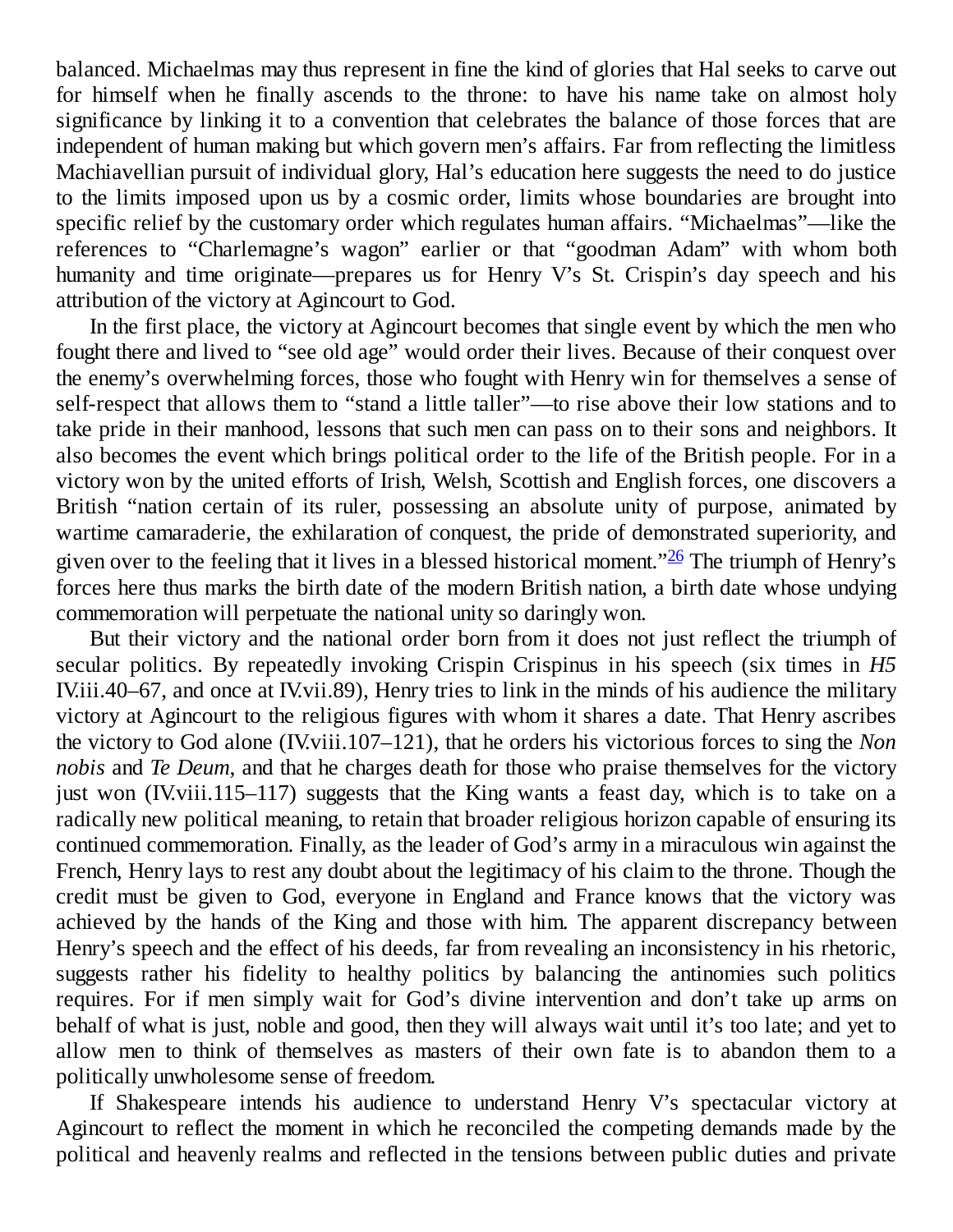interests, as I maintain, then he could have hardly picked a more symbolic day. While the date of Agincourt (October 25) will commemorate the birth of the modern British nation, the name of the feast day also calls to mind not one but two saints, brothers whose martyrdom for Christ won them immortality, a soul-salvation that mimics their shoemaking vocation, that is a "trade" one "may use with a safe conscience," which is to say "a mender of bad soles." $27$  That the patron saints of shoe-makers are alleged to have been twins, two offspring produced by one birth, $\frac{28}{3}$  $\frac{28}{3}$  $\frac{28}{3}$  and that this Catholic feast day allegedly belonged originally to a pagan deity, merely adds weight to the contention that this customary celebration, with its overlapping religious dualities, represented the opportunity by which King Henry V could, through force of his political will alone, bring together the natural, conventional and divine orders in a way that would preserve the immortal glory of the British people and their king. Of course, that King Henry V could glimpse such harmonization as the highway to the glories reserved for the likes of Charlemagne—or even St. Michael—in his princely exchange with Francis should heighten our appreciation for the essential unity of the Henriad, of the career of Henry V and of the best possible political ruler that Shakespeare could envision. Indeed, capturing this unity seems to be the hallmark of political life at its best even as it reminds of the limitations that govern, guide and restrain the best political orders and the statesmen who found and lead them.

#### **Notes**

<span id="page-17-0"></span>1. Aleksandr Solzhenitsyn, *The Gulag Archipelago: An Experiment in Literary Investigation*, tr. Thomas Whitney and Harry Willets (Harper Perennial, 2007) 69.

<span id="page-17-1"></span>2. Robert Faulkner, *The Case for Greatness: Honorable Ambition and Its Critics* (Yale University Press, 2007) 45.

<span id="page-17-2"></span>3. Tim Spiekerman, in *Shakespeare's Political Realism: The English History Plays* (SUNY Press, 2001), notes that the victory at Agincourt gives the British forces "the exhilaration of participating in a phenomenal military and political victory. The sense of national pride he engenders is expansive" touching not only the combatants, but "their children and grandchildren as well" (148). See also Paul Cantor, "Shakespeare's *Henry V:* From the Medieval to the Modern World," in *Perspectives* on *Politics* in *Shakespeare*, eds. John A. Murley and Sean D. Sutton (Rowman and Littlefield, 2006) 11–31, esp. 16; and Constance Hunt, "The Origins of National Identity in Shakespeare's *Henry V*," *Perspectives* on *Political Science* 36/3 (2007) 133–40. Derek Cohen argues for the importance of Henry V's reign to "nation-building and history making" and thus "the fraught process by which history and ... nationality are created": see Derek Cohen, "History and the Nation in *Richard II* and *Henry IV*," *Studies in English Literature* 42/2 (2002) 293–315, esp. 295.

<span id="page-17-3"></span>4. See, for instance, Allan Bloom, *Love and Friendship* (Simon and Schuster, 1993) 401– 10, esp. 405–6, 409; see also Cantor 2006. For Harold Bloom the friendship is decidedly onesided, but a friendship nevertheless: see Harold Bloom, *Shakespeare: The Invention of the Human* (Riverhead Books, 1998) 271–314.

<span id="page-17-4"></span>5. References herein are from the Arden Shakespeare editions published by Thomson Learning.

<span id="page-17-5"></span>6. Allan Bloom (1993, 407–8), Spiekerman (2001, 113), and Harold Bloom (1998) stand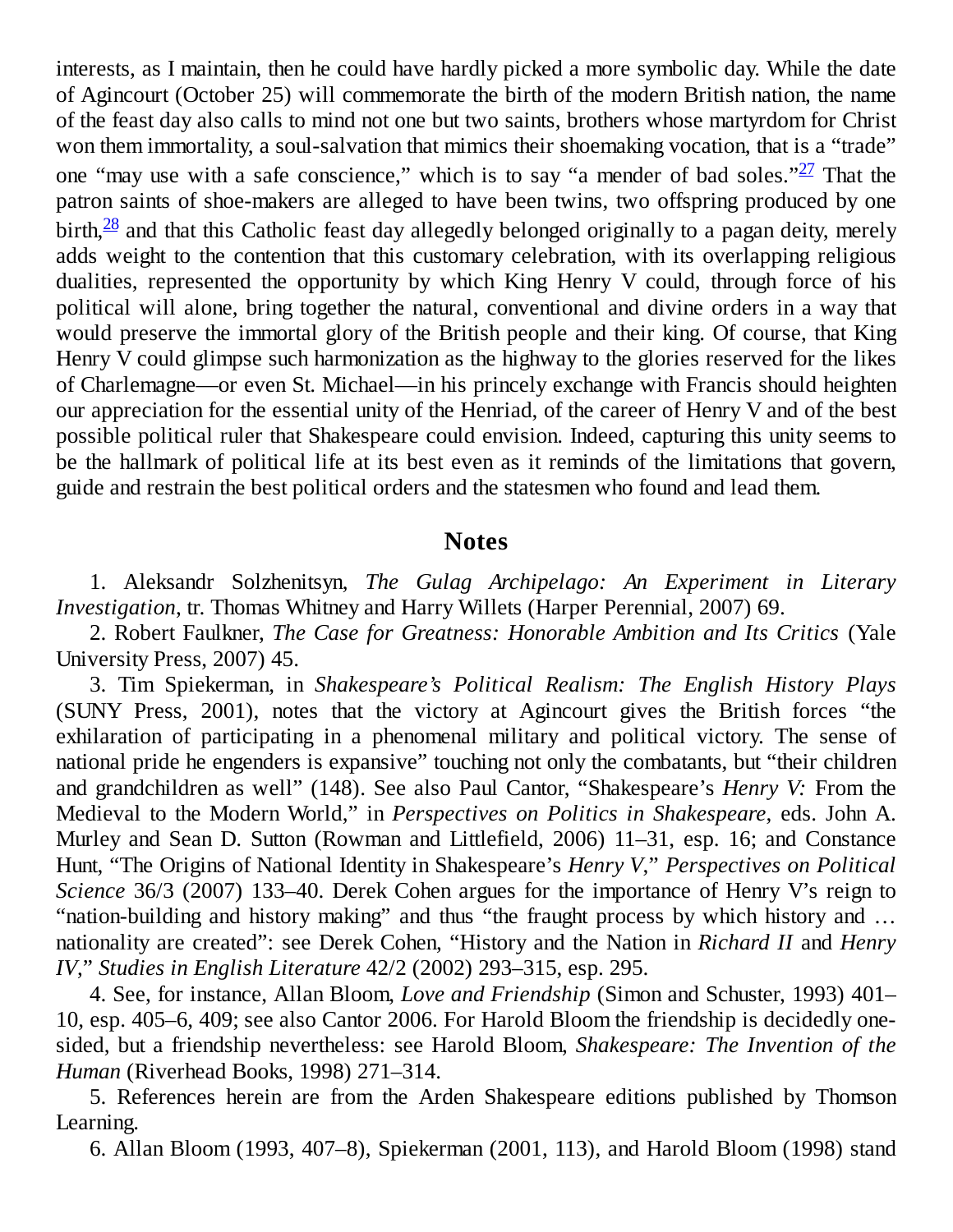out among those who understand Falstaff to represent some version of Socrates.

<span id="page-18-0"></span>7. Norman Rabkin's chapter, "Either/Or: Responding to *Henry V*," provides a useful review of both sides of the debate: see Norman Rabkin, *The Problem of Meaning in Shakespeare* (University of Chicago Press, 1981) 33–62. Of special interest is Rabkin's recovery of the reading of Henry V as the "mirror of Christian Kings," a reading that is increasingly out of fashion. Perhaps most notable in this respect is J. Dover Wilson, *The Fortunes of Falstaff* (Cambridge University Press, 1943). Rabkin's own view is that Shakespeare intends us to see both sides of Hal as equally supported by the evidence from the plays and thus both equally likely: "the inscrutability of *Henry*  $V$  is the inscrutability of history" (1981, 62). Rabkin also concludes that Hal has "incorporated Falstaff's clearsightedness" regarding honor (1981, 47). For views on Hal's unique Machiavellianism, see A. Bloom 1993, esp. 408; Avery Plaw, "Prince Harry: Shakespeare's Critique of Machiavelli," *Interpretation* 33/1 (2005) 19–43; Spiekerman 2001. Harold Bloom (1998) echoes this assessment, reiterating throughout that the "murderous" and "aggressive" Hal has learned everything he knows from the Socrates of Eastcheap. For John Alvis, Hal's "personalization of providence" prevents any easy identification of Hal with Machiavelli, though Hal does link Falstaff's teachings to the moral corruption occasioned by Machiavelli: see John Alvis, "Liberty in Shakespeare's British Plays," in Murley and Sutton 2006, 33-45; see also Alvis' chapter on Henry of Monmouth in his Shakespeare's Understanding of Honor (Carolina Academic Press, 1990). Cantor argues that despite Hal's Machiavellian methods of deception, he does not "ignore or disrespect  $\ldots$  entirely" the boundaries of morality (2006, 23; see 16, 19). By navigating the extremes of Christian idealism and Machiavellian realpolitik, Henry V "represents Shakespeare's model of kingship," not "in the sense of a perfect ruler" but "the most we could reasonably expect in an actual ruler" (2006, 15). Spiekerman anticipates this conclusion  $(2001, 149-52)$ . For Hunt  $(2007)$ , it is Henry's recognition of his subject's erotic self-sacrificing nature that distinguishes him from Machiavelli. Aysha Pollnitz situates Shakespeare's treatment of the young Prince within the context of sixteenth-century debates over the education of princes, specifically whether "carefully educated princes" could alleviate the controversies attending royal succession: "Educating Hamlet and Prince Hal," in *Shakespeare and Early Modern Political Thought*, eds. David Armitage, Conal Condren and Andrew Fitzmaurice (Cambridge University Press, 2009) 119–38.

<span id="page-18-1"></span>8. Of the five references to Parliament in this tetralogy, three of them deal with Henry V  $(H5$  I.i.1–5,  $60-72$ ); the other two are in *Richard II*. On the place of Parliament in Shakespeare's political thought and its subsequent absence in his plays, see Alvis 2006, 33– 47, 45; Oliver Arnold, *The Third Citizen: Shakespeare's Theatre and the Early Modern House of Commons* (Johns Hopkins University, 2007).

<span id="page-18-2"></span>9. On the "order" supplied by Ursa Major even to thieves, see the references to the "Seven Stars" by Falstaff (*1H4* I.ii.16) and Pistol (*2H4* II.iv.183).

<span id="page-18-3"></span>10. In pointing to the differences between things like clocks and constellations, Shakespeare does not draw a simple distinction between convention and nature. The mere invocation of natural phenomena is not sufficient to rule out the possibility that the cosmic order which enfolds them is quite literally a heavenly one. By employing "cosmic" to refer to that non man-made order by which we mark the time, I hope to preserve the ambiguity of its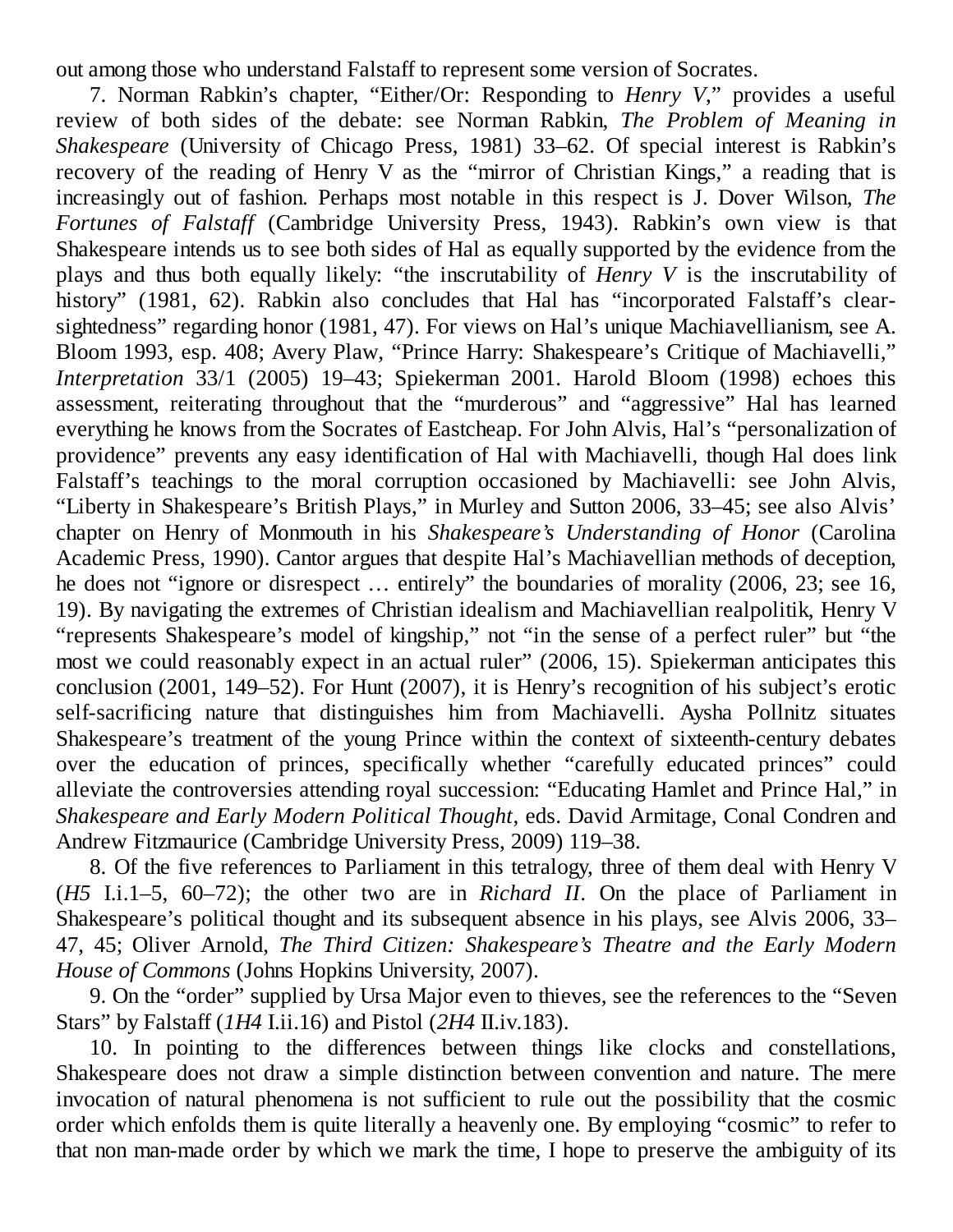divine or natural status, an ambiguity reflected in Shakespeare's own presentation.

<span id="page-19-0"></span>11. Cohen claims that Hal is "determined to direct the forces of history" and in so doing will gain "the power to define the English nation in terms he dictates" (2002, 303).

<span id="page-19-1"></span>12. Alvis 1990, 207.

<span id="page-19-2"></span>13. Such is the gloss by Spiekerman (2001, 110) and Allan Bloom (1993, 403).

14. See note 24.

<span id="page-19-4"></span><span id="page-19-3"></span>15. Consider the references to "christen names" (II.iv.7), "salvation" (II. iv.9), "all the books in England"—that is, the Bible (II.iv.48), "Michaelmas"—the feast day of St. Michael (II.iv.53), "goodman Adam" (II.iv.90), and the interplay between "Lord" and "lord" throughout the scene.

<span id="page-19-5"></span>16. Cantor observes that Henry is "willing to cross the conventional line between morality and immorality when political necessity demands it, but he tries to avoid doing so in a way that will permanently erase that line." Henry "does not want to establish a public precedent for disregarding morality and thereby smooth the way for other men to follow in his footsteps and commit evil with a clear conscience" (2006, 25). Cohen, by contrast, argues that while Hal "is subject to the symbolic order, which allots meaning to the orders he gives  $\dots$  he surrenders his absolutism by his transgression of the system of differences" (2002, 300).

<span id="page-19-6"></span>17. Shakespeare validates this particular link between Hal and Francis in Act 2 scene 4 of *Henry IV, Part 2.* There Francis rules over other tapsters while Hal disguises himself as a drawer. Of this disguise Hal says "From a prince to a prentice? A low transformation, that shall be mine, for in everything the purpose must weigh with the folly" (2H4 II.iii.166–69). Falstaff foreshadows this moment when he complains to the Chief Justice that quick intellect "is made a tapster and his quick wit wasted in giving reckonings" (2H4 I.ii.169–70; Hal's attending to "reckonings," cf. 1H4 II.iv.113, with I.ii.47–8).

<span id="page-19-7"></span>18. In addition to linking Francis to Hal, Shakespeare also links Hotspur to Francis: both are "parrots" single-mindedly devoted to their vocation  $(II.iii.82, II.iv.97)$ .

<span id="page-19-8"></span>19. If "careful liars are carefree about morality," as Spiekerman suggests about Hal (2001, 117), then we must also conclude that Falstaff, who is a wildly careless liar, cares about morality, and that he does so precisely along the lines I suggest.

<span id="page-19-9"></span>20. Allan Bloom claims, on the other hand, that Falstaff is the "only inhabitant of the Boar's Head who has self-knowledge" (1993, 403).

<span id="page-19-10"></span>21. This distance is not bridged by the new King's decision to support financially the Eastcheap gang (2H4 V.v.66–69, 97–101).

<span id="page-19-11"></span>22. One of the few works to appreciate the significance of this passage is Eric Auerbach, *Mimesis: The Representation of Reality in Western Literature, tr. Willard Trask (Princeton* University Press, 1953). In his chapter "The Weary Prince," Auerbach identifies this scene as a classic example of Shakespeare's interweaving of styles, of the tragic and comic, high and low, sublime and quotidian. Auerbach's treatment of Shakespeare's representation of reality, largely anticipates my own conclusion about the importance of the cosmic and conventional orders to Henry V's political ambitions and career. Norman Rabkin, by contrast, considers the "flyting he carries on with Poins" to be "unpleasant (1981, 41). True to form, Harold Bloom sweepingly declares that Hal is "ambivalent towards everyone and everything" (1998, 277).

23. On Hal and Falstaff's "intellectual relationship," see A. Bloom 1993, 402, 405–9;